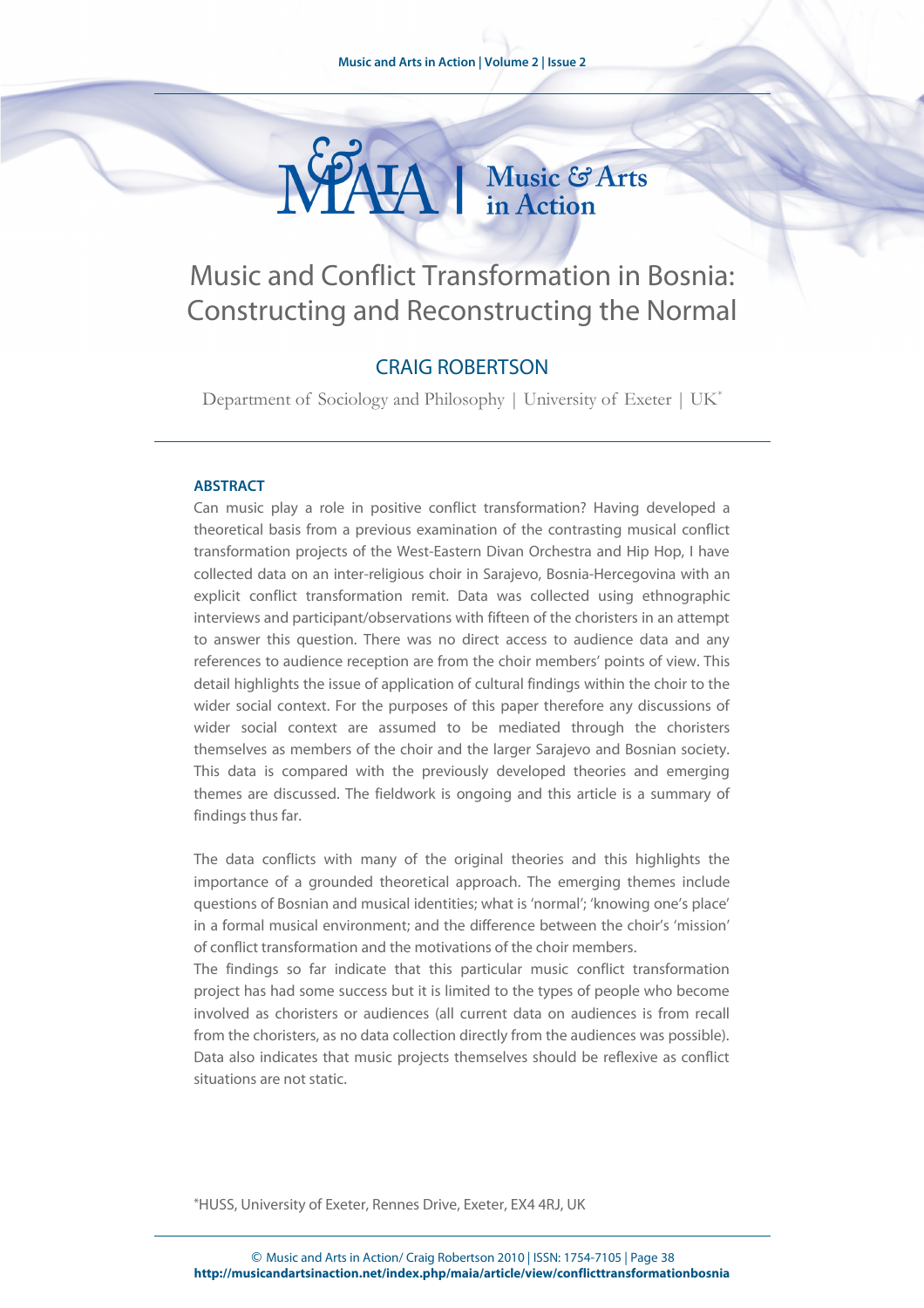## **INTRODUCTION**

My initial interest in music and conflict transformation was sparked upon discovering Daniel Barenboim's West-Eastern Divan Orchestra. After reading about the Orchestra in more depth, I wondered just how successful it had been in helping to transform conflict in the Middle-East. What started out as a simple search for a book or article to satisfy my curiosity has led me to further research exploring the same topic: can music help to positively transform cultural conflicts and if so how? To date, I have undertaken this research in two stages: an initial completed project which I will summarize below, and further ongoing research aimed at addressing the questions raised by this initial project.

Following my early research in music, I began to realise that while many music departments were beginning to look at cultural theory and sociology and how they might incorporate these disciplines, they still remained secondary considerations. Music departments did not seem to be exploring the wider social meaning of music, which I began to feel was crucial in order to understand how music might assist in conflict situations. I slowly began to reposition myself towards sociology.

In this repositioning, I first examined Barenboim's project (2006a-e; Barenboim and Said, 2002) as well as Hip Hop (Ards, 2004; Chang, 2005; Dyson, 2004; Forman, 2004; Toop, 2004) in more depth in an effort to ascertain if music might be used in a conflict transformation setting. Drawing on current conflict transformation practices (Bercovitch, 1984; Burgess, 2003; Fisher, 2001; Paksoy, 2001; Quigley, 2002; Ting-Toomey, 1999), anthropological theories of conflicts and conflict transformations (Bowman, 2001; Clastres, 1994; Kloos, 2001; Schmidt and Schroder, 2001), social geography (Connell and Gibson, 2003; Mitchell, 1996), ethnomusicology (Merriam, 1964), cultural theory (Levy, 2004), arts approaches to conflict transformation (Aharoni, 2002; Skyllstad, 2004), music therapy (Forrest, 2006), and music education (Small, 1998), I came to the conclusion that music did seem to have some traceable reflexive influence on group cultural identities that could theoretically be included in a conflict transformation scenario. This conclusion was possible since a majority of conflict transformation authors claim that long-term successful conflict transformation requires an acceptance of differing cultural identities or the creation of a new shared cultural identity. The two aforementioned projects were deemed to have largely been unsuccessful or fatally flawed since they met very few of the theoretical criteria that was synthesised from the conflict transformation and music sociology fields (Robertson, 2006). This conclusion is supported by what limited literature is available explicitly on music and conflict transformation (Avruch, 1998; Beckles Willson, 2009; Bergh, 2006; 2008; Liebmann, 1996; Pettan, 1998; Urbain et al, 2008; Zelizer, 2003). I will summarise my findings from my initial research project below as it forms the basis for my current research followed by a brief examination of the current literature on music and conflict transformation.

### **SUMMARY OF ORIGINAL THEORETICAL RESEARCH**

According to conflict transformation and mediation professionals such as Bercovitch, there seem to be three primary methods of resolving conflicts: through violence and coercion, negotiation, or third party intervention (Bercovitch, 1984, p.2). Fruitful negotiations appear to be impossible without a degree of trust between conflicting parties and a third party to facilitate trust-building exercises. Non-binding third party interventions seem therefore more appropriate than binding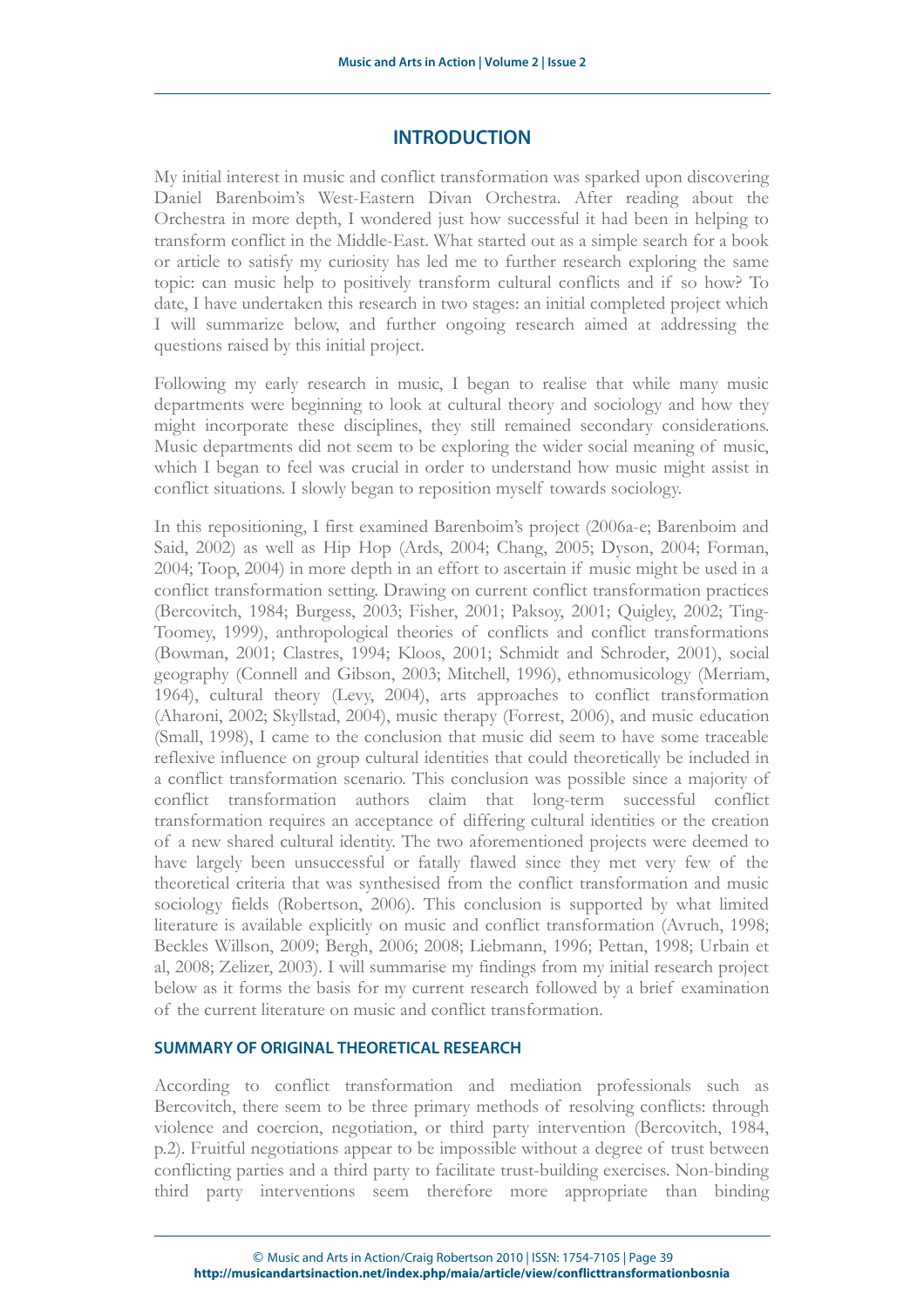interventions, since they permit the participants to explore their commonalities (Bercovitch, 1984, p.23; Burgess, 2003; Quigley, 2002, p.14) which are required in order to build trust. Bercovitch (1984, p.26) argues that this exploration must occur in a neutral environment, and that once commonalities have been discovered, the building of a set of shared beliefs and values can begin. This shared set of values and beliefs would then form the basis of a new shared cultural identity, the existence of which could lead to a mutual motivation to negotiate for a transformation of the conflict (Aharoni, 2002, p.12; Bercovitch, 1984, pp.16- 22; Burgess, 2003; Merriam, 1964: p.12; Quigley, 2002, p.15; Ting-Toomey, 1999).

Some commentators note that cultural identities can be created through violence, and that some cultural identities seem to depend on it (Bowman, 2001, pp.27, 37; Schmidt, 2001, p.9). Violent means are presumably not acceptable to all parties involved with a conflict and therefore not appropriate in the context of cooperative conflict transformation. Shared identities can form through exposure to the other's beliefs and values, but this often needs assistance from a third party (Aharoni, 2002; Paksoy, 2001; Quigley, 2002). Community groups are often considered to be appropriate third parties since they are believed to be more trustworthy than government organisations or NGOs (Paksoy, 2001; Quigley, 2002, pp.14-15). Cultural channels, of which music is one, are considered by many to be effective means through which these beliefs and values can be propagated and reinforced (Forrest, 2006; Small, 1998, pp.40, 131, 142).

While it is not universally accepted, music is increasingly broadly considered to be an effective resource with which to build shared cultural identities, since it represents the values and power structures of the societies from which it originated (Merriam, 1964, p.226; Mitchell, 1996, p.67; Paksoy, 2001; Small, 1998). It follows, then, that the creation of new music should contain values and power structures that are representative of a newly formed social group. It is also deemed to be an effective means of propagating and reinforcing these new shared values through the performing and teaching of the new music. It has been argued by Bergh and DeNora (2009), as well as by DeNora (2000, pp.62-3) and Born (2005), that listening is an active, reflexive activity which involves much self /group identity and memory work. This, as will be seen later, is a very useful conceptual tool. Bergh, DeNora and Born focus on the consumption rather than the production of music, however, which seems less likely to produce new shared cultural identities, since it could be argued that late capitalist societies very quickly appropriate new music artefacts and commodify them, or indeed create demand before these artefacts even exist (Shepherd 1991, pp.150-1; Hesmondhalgh, 2008: pp.332-4), although they focus on music reception rather than music production.

In order to be effective, it seems that the music used in conflict transformation activities does not need to be attached to a particular time and place (Mitchell, 1996, pp.1, 29), but that the parties involved must feel connected to the music ethnically and ideologically, or feel attracted to the possible social structures it may represent (Mitchell, 1996, pp.1, 67; Small, 1998). It has been suggested music must be hybridised with another form of music that is already a part of the group's culture, although hybridisation might not succeed if the requirements of the groups involved are not taken into consideration, and even a successful hybridisation may marginalise smaller groups (Connell, 2003, pp.69, 121, 169; Levy, 2004, p.44; Mitchell, 1996, pp.29, 56, 67; Small, 1998; Toop, 2004, p.235). Finally, it is deemed necessary by some that the music does not represent an undesirable power structure, in order to be able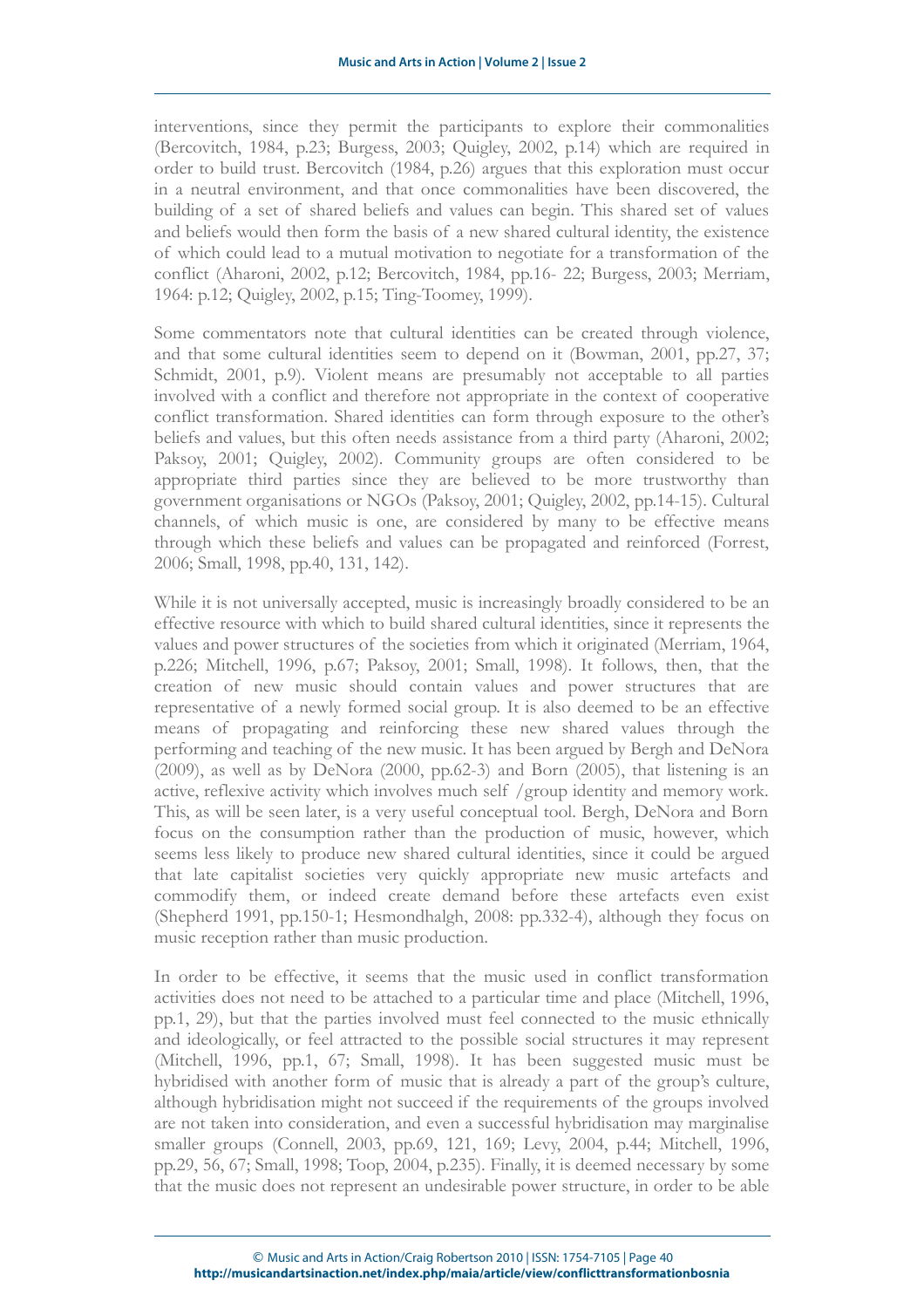to successfully build shared cultural identities (Connell, 2003, p.15; Small, 1998, p.196).

As a result of this investigation, I concluded that a successful musical conflict transformation project should be possible if the above criteria were met, a conclusion which has since been challenged by the data that I have collected in my recent fieldwork. This will be explored further in the Analysis section towards the end of the article. Against such a set of criteria it was clear to see how the West-Eastern Divan Orchestra and Hip Hop projects could not have feasibly succeeded in transforming the cultural conflicts from which they originated. This has since been supported by Beckles Willson who has noted that not only has the West-Eastern Divan Orchestra not made a measurable difference to the conflict in the Middle East, the meaning of the orchestra has at times been appropriated by the Palestinian freedom movement and the Andalucían government for quite separate reasons (2009).

There is nothing as yet in the emerging literature of music and conflict transformation that has disputed this. There is very little current literature that is explicitly about music and conflict transformation and the only previously published grounded study of this topic is Arild Bergh's look at a community music project in Norway and music in refugee camps in the Sudan (see elsewhere in this edition) (Bergh, 2008). On one hand his research provides no evidence to support claims that music is useful in a conflict transformation setting yet on the other hand, it does not prove that it is not possible. At a glance it seems that these projects would not have complied with my suggested criteria. Perhaps the defining difference between Bergh's research and my own is that Bergh looks at an increasing amount of research that illustrates the problems with using music in conflict transformation as evidence that music is unlikely to be used successfully in this manner. I am attempting with my research to investigate why music-conflict projects often do not work and how future projects might work. Aside from that, Bergh's views seem to be broadly in line with my own.

The only published book explicitly dealing with the topic of music and conflict transformation is Olivier Urbain's *Music and Conflict Transformation: Harmonies and Dissonances in Geopolitics* (2008). Many of the authors within discuss music in terms of extra-musical meaning as found in lyrics (Gray, Whitehead, Palieri), how music has some ineffable power to heal with little or no grounded evidence to support these claims (Galtung, Skyllstad, Jordanger) or even illustrating how music can have the opposite, negative affect (Cohen, Kent). Nevertheless it is interesting that so many established academic authors have been involved in such an overtly romantic endeavour. Perhaps there is something performative about this writing that is designed to provoke thought and action in the manner of Adorno and McClary rather than to provide grounded research to support their claims.<sup>[1](#page-3-0)</sup>

To test the validity of this set of criteria, I began to search for an existing musical conflict transformation project that satisfied as many of the criteria as possible. After investigating several possible research sites, I settled on the Most Duša<sup>[2](#page-3-1)</sup> inter-

<span id="page-3-0"></span><sup>1</sup> For a more in depth discussion about performative writing, see Phelan (1998) and Denzin (2001). A performative writing interpretation of Adorno is discussed in Pollock (1998). While there has not as yet been any discussion about the performative nature of some of McClary's writing, there is evidence that she supports such an approach (see her review of Savigliano's performative writing book, Angora Matta: Fatal Acts of North-south Translation (Music Culture) found on Amazon.com (http://www.amazon.com/Angora-Matta-North-South-Translation-Traduccion/dp/0819565997/ref=sr\_1\_1?ie=UTF8&s=books&qid=1267198892&sr=8-1).

<span id="page-3-1"></span><sup>2</sup> All names of organisations and individuals have been changed in this article.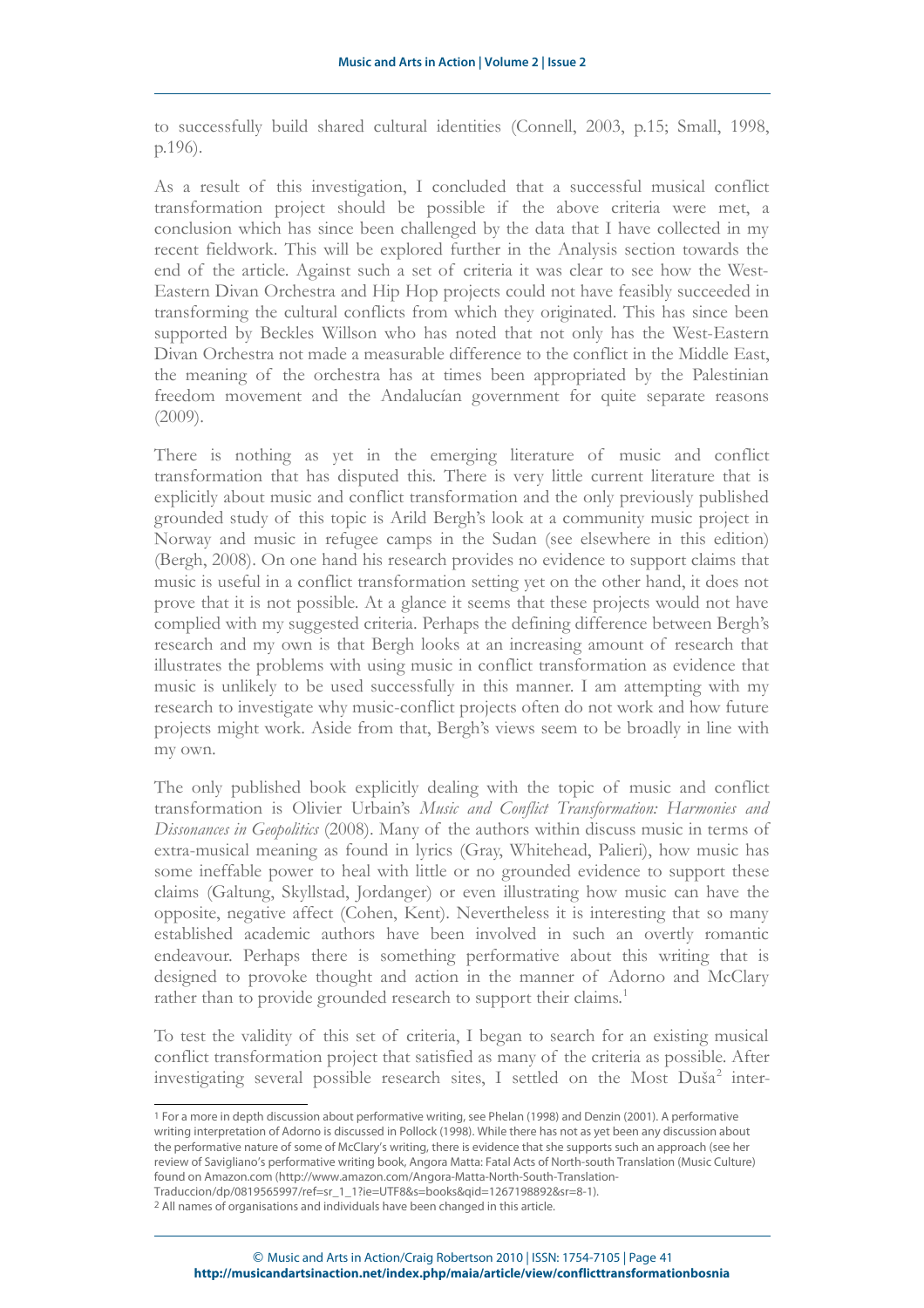religious choir from Sarajevo, Bosnia-Hercegovina (BiH). Most Duša has a membership that represents all the communities (Catholic, Orthodox and Muslim) that had been involved with the Bosnian conflict; the choir sings liturgical music from all these traditions.

Comparing Most Duša to the above criteria, it is apparent that they do not meet all the objectives discussed. They do, however, meet more of the criteria than any other music project involved with conflict transformation that I have discovered thus far. For that reason, I approached Most Duša and received permission to begin my fieldwork with them. Most Duša will be discussed in greater detail later in the article.

Since immersing myself in the literature of the sociology of music and continuing my research into music and conflict transformation, I have broadened my conceptual basis and this has consequently informed my approach to fieldwork in Sarajevo. I had hitherto not been exposed to much of the body of work within the sociology of music, but as some commentators have noted, the trend within this field seems to be a conviction that music has social meaning that is derived from the societies that produce it and, in turn, reflexively influences the same society (Born, 2005; Bull, 2000; Eyerman and Jamieson, 1998; Eyerman and McCormick, 2006; Frith, 1997; Kane, 2005; Leppert, 1995). I have found the writings of DeNora (2000; 2003) particularly valuable, especially her concepts of affordance and agency and how they relate to memory, emotion, perception, cognition, consciousness, and the (re)construction of self and group identities (2000, pp.5, 20, 41, 45, 47). These concepts appear to be key in understanding some of the themes that have thus far emerged from my fieldwork. Other writers from the conflict transformation profession (Lederach, 2005), ethnomusicology (Cooper, 2009), and a growing field of music and conflict (Bergh, 2007; Urbain, 2008) have begun to make explicit connections between these disparate fields that thus far have either supported my initial arguments or at least not disputed them. I am heavily indebted to the methodological models devised by Atkinson (Atkinson, 2007), Glaser and Strauss (Glaser and Strauss, 1967) and Spradley (Spradley, 1979) and my research approach has included ethnographic interviewing, participant/observation and analysing other forms of writing produced by and about Most Duša.

What follows is an excerpt of my field work organised into emergent themes that developed out of my first trip to Sarajevo in July 2009. In light of my theoretical and conceptual basis I primarily investigated Most Duša's sense of cultural identity and how music has affected it.

## **BACKGROUND**

## **MOST DUŠA**

Most Duša is an inter-religious choir formed in 1996 by Jadranko Nirić, a Franciscan theologian, and Kresimir 'Kreso' Lakoš, a professional opera singer, who became the musical director, immediately following the Balkan conflict<sup>[3](#page-4-0)</sup>. It began as a choir for a Catholic church but it quickly expanded to include singers from the other dominant faiths in the region for purely practical reasons, as there were simply not enough skilled Catholic singers in the area. From the very beginning of this project, in other words, the music itself was of greater importance than any cultural, religious, ethnic or political identity. It was not long before Nirić developed his concept of 'a

<span id="page-4-0"></span><sup>3</sup> In this context the Balkan conflict refers to the series of conflicts that followed the break-up of the former Yugoslavia from 1991 to 1995. See Carole Rogel (1998), Jeffrey Morton (2004), Paulos Sarles (2000).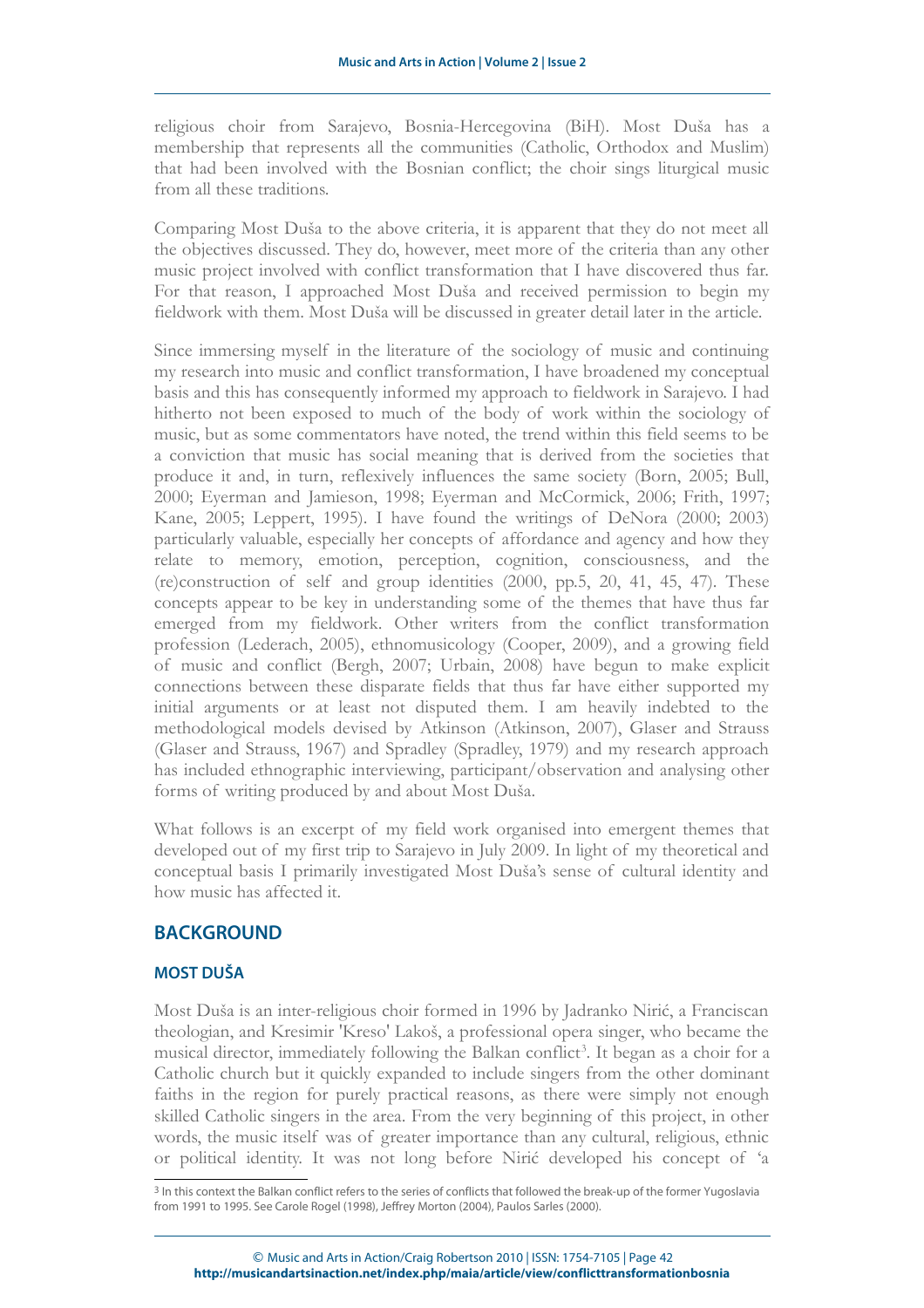symphony of religions' and renamed the choir 'Most Duša', derived from the Bosnian for 'bridge of souls'[4](#page-5-0) . (Conrad, 2009).

Most Duša performs songs from these three traditions with the addition of Jewish music, since the Jewish community had been a significant and thriving part of the regional culture from the fourteenth century until their near elimination in World War II. Some newly composed material from composers within these traditions has also been commissioned by the choir. Most Duša has a very high profile and has performed around the world for such events as UNESCO in Paris (2003) and the World Council of Churches Inter-religious Conference in Geneva (2005). From their inception, the choir has had to confront resistance from their own community and even within the choir itself. Despite this they are now widely respected not only in Sarajevo and BiH, but anywhere in the world where music groups have been attempting to transform conflicts as evidenced by their Common Ground Reconciliation Through the Arts Award received in 2004 (Search for Common Ground).

Nirić is the philosophical force behind Most Duša and has defined the choir's mission as providing *"hope, vision, foresight and longing of humanity that the strongest spiritual energies of humankind not be used up in quarrels and conflicts, but turned towards shared goals."* (Conrad, 2009, p.5). The choir gives equal importance to each religious tradition and a typical Most Duša concert would consist of two songs from each faith. They perform frequently (on average more than 25 performances per year (Conrad, 2009, pp.137-145)), and Nirić prefers to perform in places of worship from the predominant religious communities in the region. For example Most Duša has performed Muslim songs in Catholic churches, Orthodox churches and synagogues, and Orthodox songs in courtyards of mosques.<sup>[5](#page-5-1)</sup> The members of Most Duša are more or less equally representative of these traditions but there are also a number of self-proclaimed atheists and other faiths. They perform mostly around BiH in areas worst affected by the war. Choristers have reported that audience reactions to their performances have ranged from anger and death-threats to tears of joy. Either way, most audiences were observed to have reacted with "shock" to some degree. No data on audience composition was available; however choristers have reported that the audiences usually consist of a combination of classical and liturgical music lovers and/or religious people who attend many of the events held in their chosen place of worship.

Most Duša resembles a classical choir in as much as they read from scores, the parts are arranged in a typical SATB<sup>[6](#page-5-2)</sup> format, the musical director directs using classicallytrained gestures, the sound production is classical in technique and at least a dozen choristers are professional opera singers. On occasion, Most Duša will sing pieces from the classical repertoire, especially if they are attending an international choir competition. They have won a number of musical and peace initiative awards, including Best Interpretation of an Early Sacred Work at the international Zlatna Vila choir festival in 2005, Common Ground Reconciliation Through the Arts Award in 2004 and the Tanenbaum Peacemakers in Action Award from the Tanenbaum Center for Inter-religious Dialogue in New York City in 1998.

<span id="page-5-0"></span><sup>4</sup> The name of the choir and its derivation have been altered to maintain anonymity.

<span id="page-5-1"></span><sup>5</sup> Most Duša have never been permitted to perform within a mosque. Some Most Duša members claim that this is due to the Islamic rulings that only Mullah's may sing within a mosque. Others have said that it is because Most Duša sing their monophonic male songs in polyphony and with both genders.

<span id="page-5-2"></span><sup>6</sup> SATB refers to Soprano, Alto, Tenor and Bass.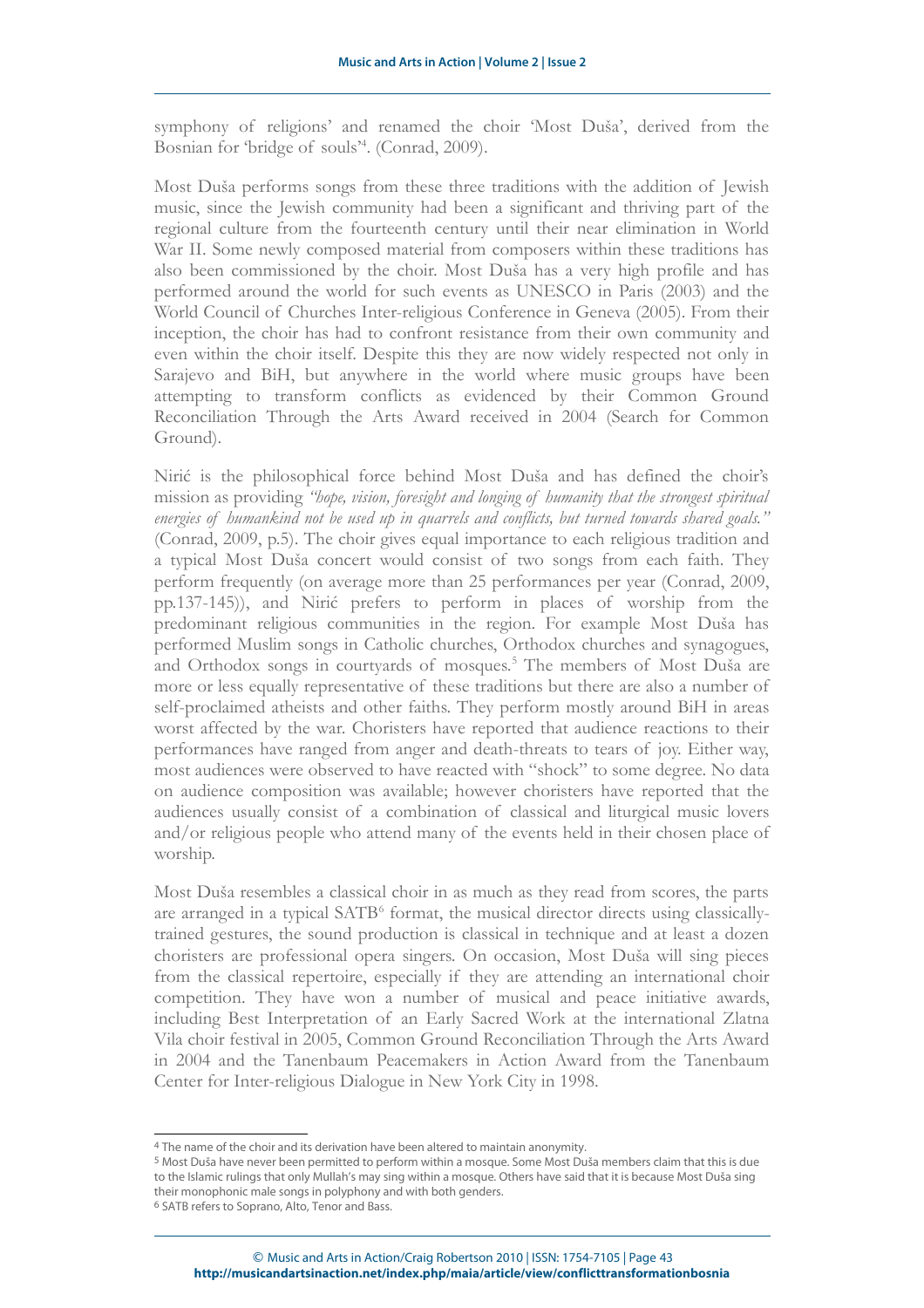Today, BiH as a country and society seems to be in a dire state. The common feeling is that the war has never ended; just that the killing has ceased at least temporarily. People of all faiths struggle economically (the 2008 unemployment rate was over 45% (Index Mundi, 2008)) and the current government is believed by many to be actively part of organised crime or at least in collusion with it. Mostar, for example, the second largest city in Bosnia, remains completely divided, with Muslims on one side of the famous Stari Most and Catholics on the other. There has not been a mayor for over a year in Mostar as the Muslim and Catholic communities cannot agree on one and buildings that were shelled sixteen years ago remain crumbling husks.[7](#page-6-0)

Conversely, Sarajevo has long been considered the most tolerant and ecumenical city within BiH and even all of Europe (Malcolm, 2002, p.149). According to members of Most Duša, this tolerant attitude was common in pre-war Sarajevo but has changed since the war. They claim this has changed due to the amount of original citizens who were killed in the conflict or escaped to other countries and who have not returned. The space that was left in the city was filled by people from the surrounding countryside. Most members of Most Duša are original citizens and they feel that these newcomers are less tolerant and more likely to succumb to the divisive nationalistic and religious propaganda. This implies that Most Duša is no longer representative of the Sarajevo community as it currently stands; it is representative of a pre-war Sarajevo society. Even within Most Duša itself, signs of dissent are emerging. Some within Most Duša are beginning to question for the first time in the history of the choir if Nirić's original mission is relevant anymore.

## **EMERGING THEMES**

## **MOST DUŠA AND BOSNIAN IDENTITY**

Bosnian identity is a hugely complex issue, as succinctly described in Noel Malcolm's (2002) book, *Bosnia: A Short History*. For the purposes of establishing a background context, I will summarise some of his work here. For most of recorded history the area currently known as Bosnia-Hercegovina had been part of other kingdoms and empires, from Byzantinian, Greek, Roman, Gothic, Ottoman, Hungarian, Austrian, Yugoslavian, Croatian, to Serbian and countless others. Historically, the only times Bosnia ever seems to have existed as an independent entity was during the middleages (Kingdom of Bosnia, 1180-1463), and when the UN recognised Bosnia as an independent state on April 6, 1992. Of these two periods of independence in Bosnia, only the former was completely independent, since within days of gaining independence in 1992 Serb nationalists had established control over vast swathes of the territory (Malcolm, 2002, pp.234-6). Modern BiH is split into two autonomous regions, the Federation of Bosnia and Hercegovina (a Muslim and Catholic federation) and Republika Srpska (an Orthodox federation), of which the latter is very much associated with Serbia. Yet almost all members of Most Duša preferred to be identified as 'Bosnian'.

Historically speaking, BiH was originally a pagan territory, like most of Europe. The people in this area had for the most part converted to Christianity by the seventh century. When Rome and Constantinople split into the Eastern Orthodox and Roman Catholic branches in 1054, BiH formed the Catholic border. At this time Serbia was the nearest dominant Orthodox region and Croatia was the nearest

<span id="page-6-0"></span><sup>7</sup> For a more detailed discussion of local political life, see Chandler (2000).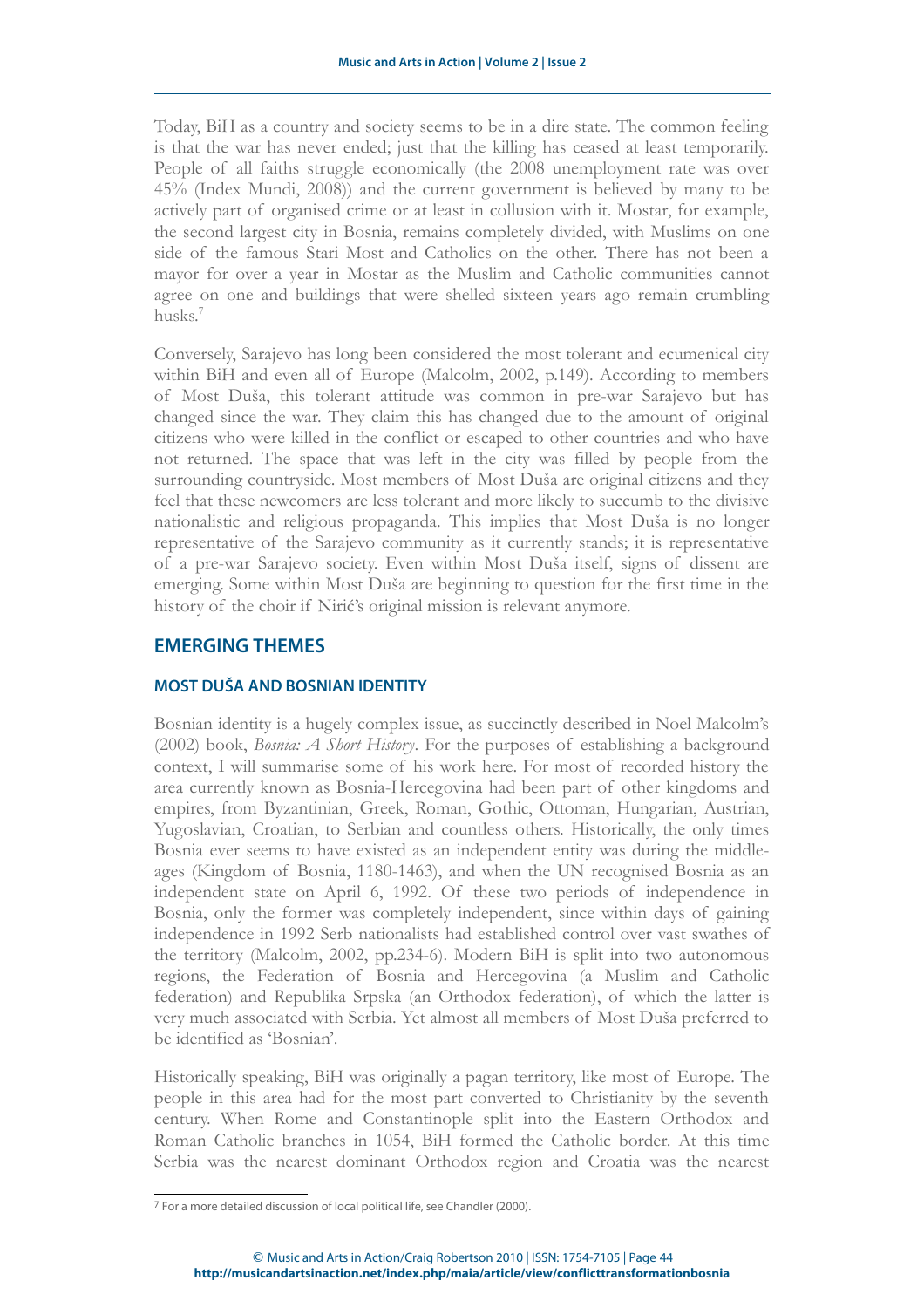Catholic region. BiH had elements of both. Over the centuries BiH changed shape and hands but most rulers allowed unprecedented religious freedom, chiefly since they would not have been able to maintain control of the population without it. In other words, there had been religious tolerance in the region for at least a millennium. (Malcolm, 2000, pp.1-12).

Hungary exiled its Jewish and Muslim population in the fourteenth century and many resettled in BiH, establishing the first Jewish and Muslim communities there. By the middle of the fifteenth century the Ottomans had taken over the region. Many Bosnians of all faiths converted to Islam shortly after, possibly since the Ottomans granted Muslims certain tax and legal benefits. The Jewish communities expanded rapidly when the Sephardic Jews, who had been exiled from Spain in 1492, resettled in BiH. By the sixteenth century BiH was a relatively even mix of these four religious traditions. In the intermittent periods between wars and rebellions fostered by outside interests, these communities co-operated peacefully. (Malcolm, 2000, pp.13-50). It is this period that many members of Most Duša refer to when they say that is normal for all religions to coexist peacefully in BiH.

During the Ottoman rule, however, those that remained Catholic turned to Croatia for support and tended to migrate to the regions bordering Croatia. Similarly, those that remained Orthodox turned to Serbia for support and migrated to that border region. (Malcolm, 2000, pp.82-92). Muslims and Jews remained dispersed throughout the region until World War II when almost all of the Bosnian Jews were killed by the Nazis and Ustaša. (Malcolm, 2000, pp.176). Over time, this led to the nationalisation and politicisation of religious identities. Leading up to World War I, Croatia began to view the Catholic Bosnian region as part of Croatia, and Catholic priests in BiH began to pressure Catholics to identify themselves as Bosnian Croats. This also happened in Orthodox regions, where the people there began to identify themselves as Bosnian Serbs after pressure from Orthodox priests and Serbia itself. The Muslims, meanwhile, began to refer to themselves as Bosniaks. As these outside pressures began to separate the country it was usually the Bosniaks that attempted to keep BiH unified. If Croatia and Serbia annexed the Catholic and Orthodox lands within BiH, the Bosniaks would not have much territory left. Meanwhile, Serbs and Croats increasingly began to see Bosniaks as ethnic Serbs or Croats who had converted during the Ottoman reign (Malcolm, 2000, p.153).

Within Most Duša there is general agreement that to be Bosnian means to be born within the borders of BiH, regardless of one's heritage or religion. There is agreement that BiH was a "model for the world"; an exemplar of how different religious communities could live peaceably and cooperatively together. The idea that to be Bosnian is to be complex and accepting of other traditions has been iterated to me on many occasions during interviews and informal discussions with Most Duša, despite the current and recent political situations which continually work at dividing the population along religious/nationalistic divides. Officially, this division is so pronounced that in order to apply for a Bosnian passport one must identify oneself as a 'Bosnian Serb' (Orthodox), 'Bosnian Croat' (Catholic), 'Bosniak' (Muslim) or 'Other'. There is no option of identifying oneself as a Bosnian of Serbian heritage who happens to be a Muslim (of which there are some within Most Duša). If a Bosnian does not fit these categories they have the option of becoming 'Other', but many have told me that this option creates difficulties in accessing travel visas. Most Bosnians claim membership of the predominant culture in their family's history in their passport applications, regardless of whether or not it is their personal belief.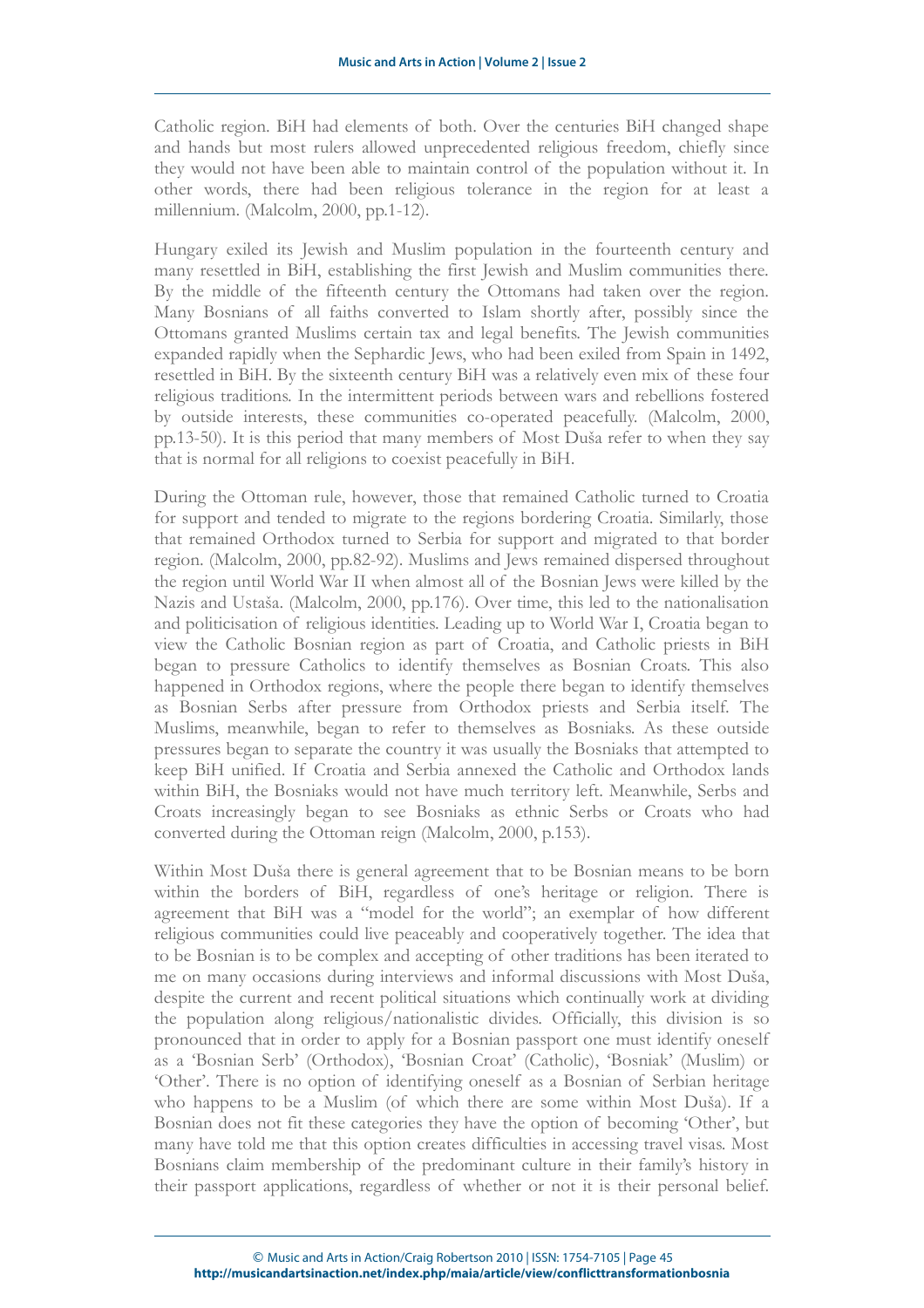Ethnographic data from my fieldwork suggests that most Bosnians wish they could just identify 'Bosnian' on their passport applications.

Members of Most Duša are mostly from Sarajevo, but not exclusively, and most identity themselves as Sarajevan or Bosnian. There are some from different regions and there have been members from other countries in the past. During the rise of nationalism prior to World War I, it seems Sarajevo remained a tolerant and religiously mixed city. They will also identify themselves along the lines of their personal heritage but they all say that is not how they prefer to identify themselves. This last point is particularly interesting since members of Most Duša claim that when people from outside Bosnia attend one of their concerts, they seem to see a collection of Serbian Orthodox, Croatian Catholics and Bosniak Muslims all singing together. But for Most Duša, this is not remarkable, it is 'normal'; they view themselves simply as a group of Bosnians singing together. The members of Most Duša that I have interviewed all claim that Bosnians just want to get on with 'normal' life as best they can without having to worry about nationalistic tensions. This is illustrated in the quote below from an interview with Entoni Istvanić, a young professional musician member of Most Duša with Croat/Catholic heritage:

"That was so normal before, you know, and that tradition was old. Maybe about 8- 900 hundred years, maybe more. And it was so normal. We was (sic) here all like brothers. My best friend is Catholic, my best friend is Orthodox, and my other friend is Muslim and we are thinking like that but not all the people are doing so. And that is so specific here."

### **CONSTRUCTING AND RECONSTRUCTING THE 'NORMAL'**

The concept of what is 'normal' is the theme most frequently discussed by members of Most Duša. In other words, they feel that prior to the last conflict it was 'normal' to hear liturgical music from all the major faiths in everyday life in BiH. More specifically, they say this was normal in Sarajevo. They do not view Most Duša as being unusual and they mention several choirs that existed before the Bosnian War that would also sing songs of every faith. It was a 'normal' thing to do and in their minds it continues to be 'normal' and it is 'normal' people who wish to take part. It is the country, the politicians and the religious leaders whom they believe are 'not normal'. In other words, Bosnians cooperating towards a common cultural goal regardless of ethnicity or religion is believed by Most Duša members to have been a normal, common occurrence in pre-war BiH, and therefore Most Duša is normal since it continues in this manner despite existing in an abnormal, divisive society. According to the choir, when Most Duša sing the songs of all faiths they feel they are remembering what it is like to be 'normal' again and they feel their performances enable audiences to embark on this remembering. Most members of Most Duša, except for Nirić, do not consciously think about Most Duša's mission while they rehearse or perform, but, if asked, most believe that this act of remembering through music will help communities re-learn how to co-operate and 'un'-learn their nationalistic tendencies.

The concept of a classically oriented choir with clearly defined musical roles is also seen as normal by Most Duša. It is one thing to claim Bosnian normality is a harmonious mix of religions and that Most Duša represents this *"symphony of religions"* (Conrad, 2009, p.5), but it is quite another to claim that Bosnians singing in a classical choir represents the same level of normality. Classical choral societies became popular and widespread in the late nineteenth century when the Habsburgs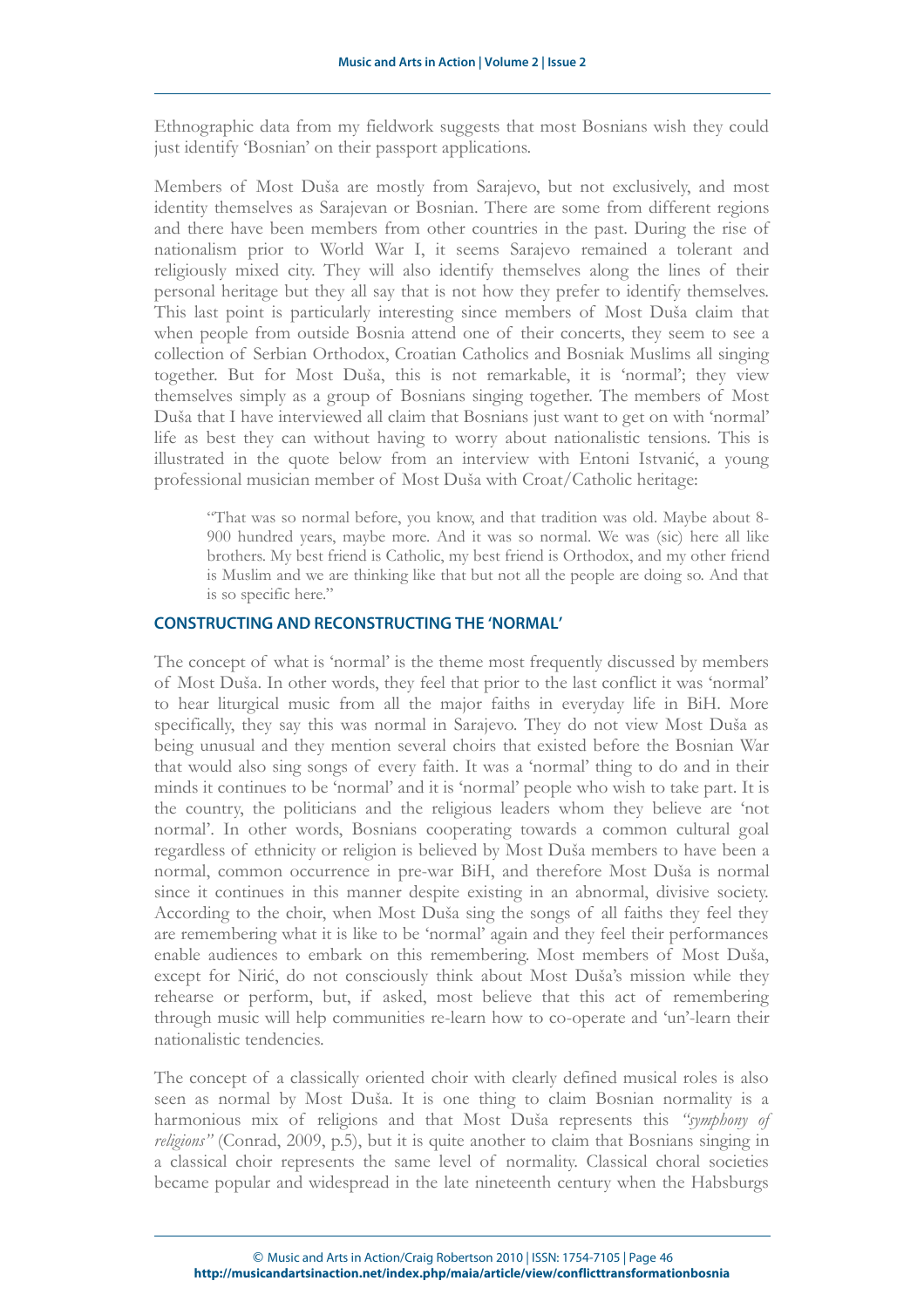occupied the region (Hodi, 2006). Bujić has suggested that this popularity was due to the relative ease with which members of society could appear to participate in the rising bourgeoisie without any formal musical training. (Bujić, 2006). Whatever the regional separatists might have felt about the occupation at this time, the Habsburgs seemed to provide a certain level of stability and a sense of knowing where you fit in and what is expected of you. According to members of Most Duša, this feeling of stability and knowing what is expected of you is felt to be missing in today's Bosnia.

This strong choral tradition continued throughout the Tito era after World War II although the focus began to shift away from amateur choirs towards professional choirs and operas (Bujić, 2006). Many members of Most Duša refer to the Tito era with fondness and yearning. One 30 year old architect said *"Tito was like a father to us"* and this sentiment is common. Most can remember a time under Tito when choral music flourished and their daily lives were 'normal'.

Most Duša believe that the current Bosnian government is nothing more than the official face of organised crime. They do not trust anybody official as a result, including the police, who they believe are openly corrupt. I have seen some of this corruption firsthand in Sarajevo. I witnessed a policeman who was ticketing illegally parked cars skip over any car that looked expensive. I was later told that this was due to the policeman's assumption that anybody with a nice car in Sarajevo must be affiliated either with the government, organised crime or both. Most Most Duša members express the feeling that they are powerless in their society; they do not know what is expected of them, and they do not believe that there is anything they can do to improve matters. A classical choir may not be historically 'normal' in Bosnia, but the structures, roles and expectations found within a classical choir organisation seem to represent what the members of Most Duša wish was normal in their day to day lives.

#### **SATB, CLASSICAL HIERARCHY AND KNOWING ONE'S PLACE**

Most Duša is structured for the most part in a traditional classical manner. There is a musical director, singing parts and an arranger. Nirić is the spiritual and philosophical leader of the choir, which makes it a little unusual structurally. Nirić decides on the path that Most Duša takes, including the idea of equal representation of the four religions in the chosen musical material and performing in holy places of each religion. The musical director, Kreso, demands a high level of concentration and technical skill from the choir. The choir itself is split traditionally into Soprani, Alti, Tenori and Bassi. There are often splits within these sections of Firsts and Seconds. In addition, there are on occasion further categories such as contra-alto and baritone which place the singer between the alti and tenori lines and the tenori and bassi lines respectively. Once a singer has been designated a part, they do not change parts. Kreso also accompanies the choir on piano during rehearsals. There is no piano used during performance.

To anyone who has ever seen or been part of a choir from the Western-European classical model, the above description would indeed probably seem normal. To the Most Duša choir, however, it seems this structure has further significance. Within this context they temporarily leave behind their complex personal, regional, religious and ethnic identities and they transform into their musical identities, by which is meant identifiable roles within a musical context. They seem more proud of Most Duša's musical achievements than their peaceful achievements. The choir is open to all faiths and ideologies but singers wishing to join the choir must have a certain level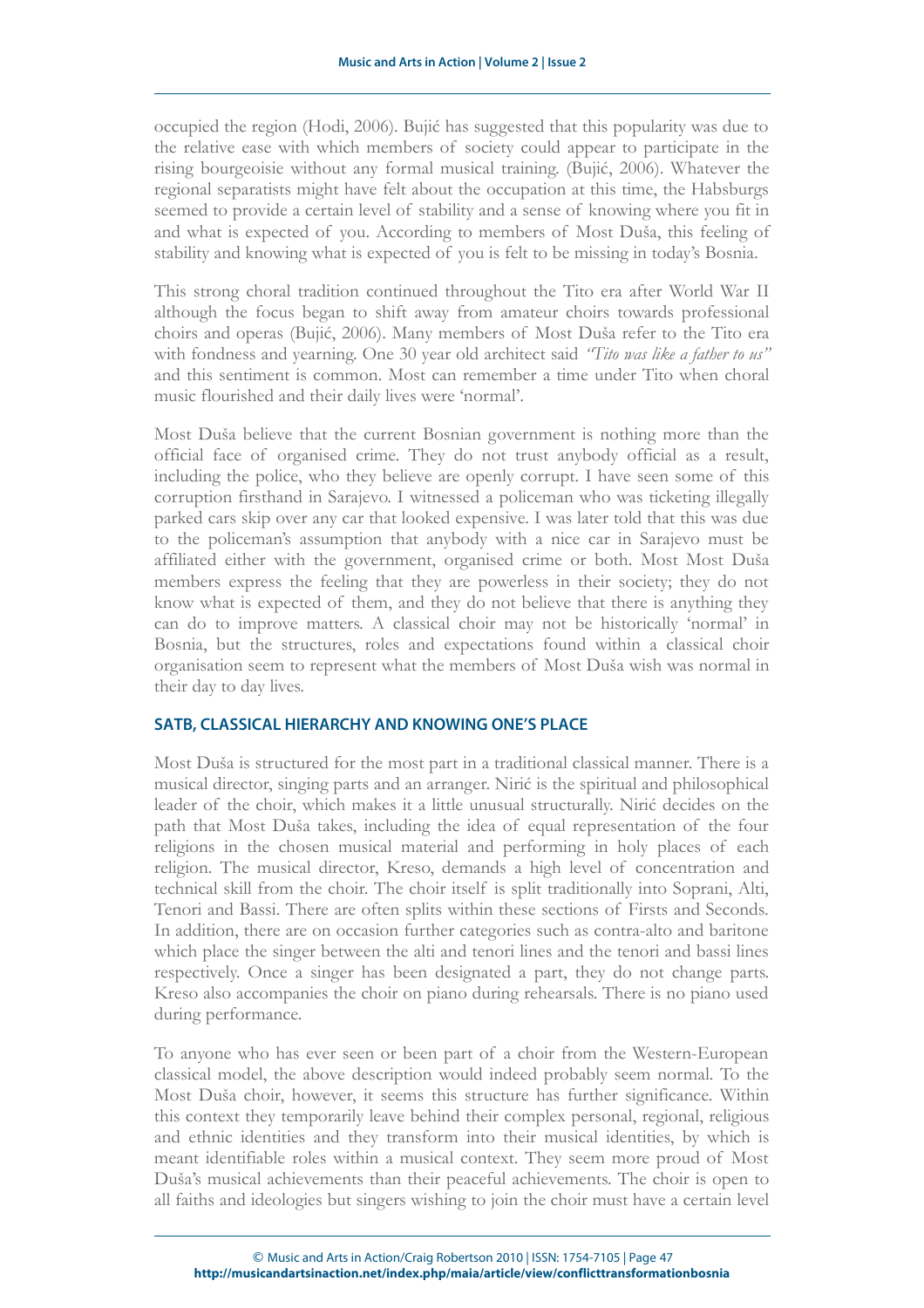of skill. This immediately provides potential members with an obtainable goal: they must practice their singing enough and audition well and they can be a part of this 'normal' choir. Once a member joins Most Duša and is assigned a new musical identity, they 'know their place'. If a member desires to become a soloist, there is a structured method of rehearsing and improving followed by a structured process of auditions that can possibly lead to such an existence. This level of structure and possibility of progression and pride in achievements seems to be felt to be absent from most of current Bosnian society, and members of Most Duša seem to cling to the choir as evidence that life was very different in pre-war Bosnia, coupled with the hope of change for the future. To an outside observer, this might seem ironic due to the ethnic cleansing and forced migrations that also occurred in Bosnian past, but this is how the choristers have expressed their feelings on the matter during the interviews.

#### **THE MISSION**

Nirić's philosophical and spiritual goals and plans for Most Duša are referred to by the rest of the choir as 'The Mission'. When used, it is often accompanied by a rolling of the eyes by the choir members. Nirić believes that

"The fundamental orientation of Most Duša's work is always determined by the peacebuilding challenges of the moment…we created a symphony of religious music, a musical vision of the relationship between religions that would help to heal the wounds of the people of Bosnia-Hercegovina and the entire region, restore damaged trust, and promote peace and reconciliation." (Conrad, 2009, p.128).

Nirić has reiterated this mission statement on numerous occasions. The rest of Most Duša, however, primarily belongs to the choir to sing and to sing well. There does seem to be this added notion of being 'normal' as mentioned previously, but not one of my informants talked about 'The Mission' as being a primary concern of theirs. They are glad The Mission is in place and they are generally happy for Nirić to lead them in this manner, but it is not a prime motivation for them to join the choir or continue singing in it. In fact they are very proud of Nirić for standing up in front of the choir to address audiences who have displayed varying degrees of distress, pain and anger. Nirić has been unwavering in his promotion of The Mission within BiH and around the world, and Most Duša seem generally satisfied with this, since promoting The Mission has enabled them to sing at so many high profile events.

# **SEARCH FOR COMMON GROUND: MUSIC AND CONFLICT TRANSFORMATION**

Search for Common Ground is an international NGO that

"…works to transform the way the world deals with conflict - away from adversarial approaches and towards collaborative problem solving. We work with local partners to find culturally appropriate means to strengthen societies' capacity to deal with conflicts constructively: to understand the differences and act on the commonalities." (Search for Common Ground, 2009)

With this remit it should come as no surprise that Most Duša was presented with the Common Ground Reconciliation through the Arts Award in 2004. But what is the common ground that Most Duša represents? Two key themes have begun to emerge from my fieldwork over the past several months: musical conflict as a substitute for physical conflict (the conflict for status within the choir is accepted in exchange for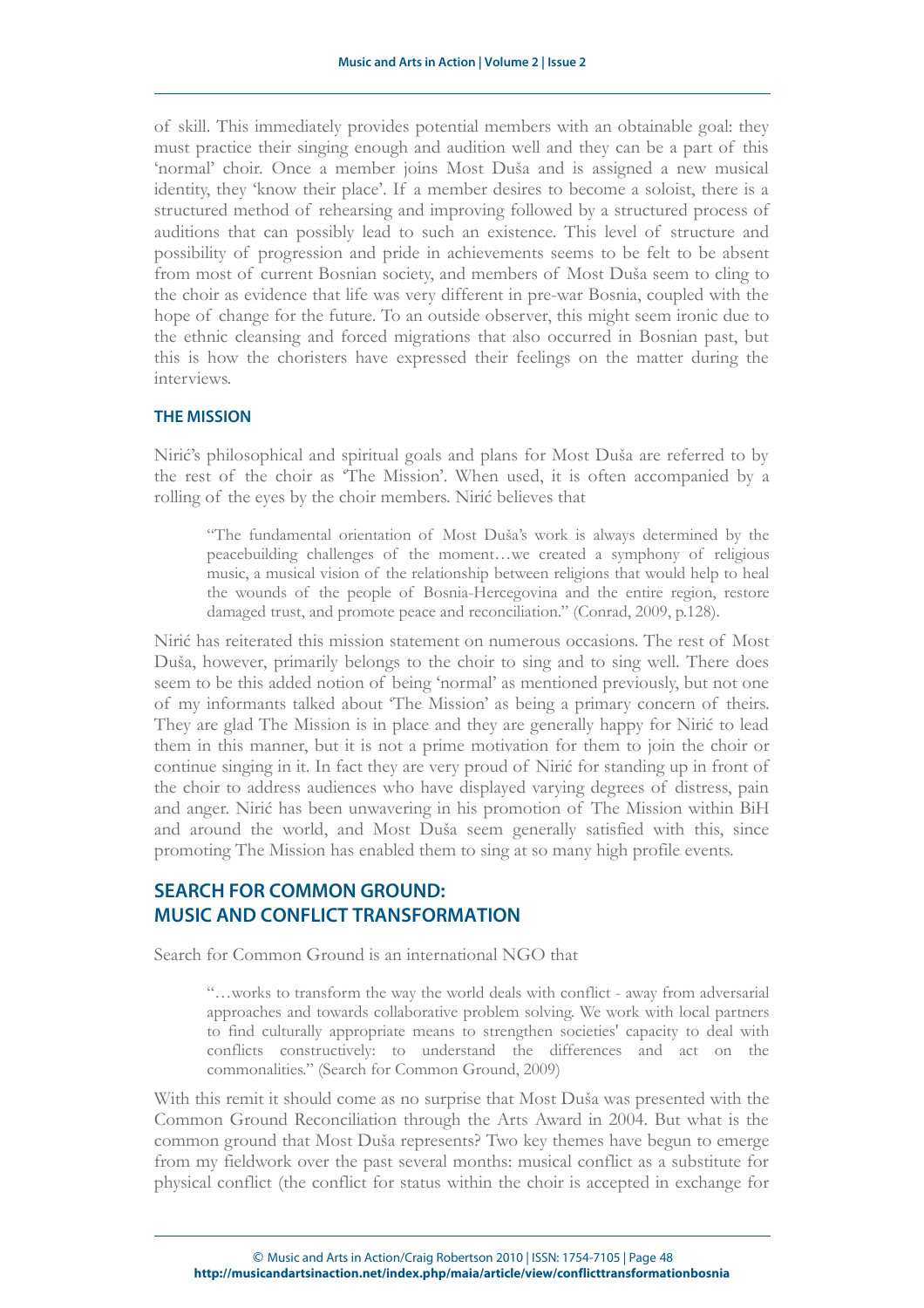feeling like one 'knows their place'), and the perceived importance of strong charismatic leaders in community music projects (Most Duša and every other music-conflict transformation project examined<sup>[8](#page-11-0)</sup> has been perceived by its members to have had strong leadership). A third theme that has emerged the most prominently regarding Most Duša, however, is the idea that musical meaning and memories reflexively construct themselves and each other, which directly relates to the theories purported by DeNora (2003, pp. 74-82).

# **MUSIC AND MEMORY: RECONSTRUCTING THE PAST TO CREATE THE FUTURE.**

Most Duša seem to equate the concept of 'normal' with 'common', hence the notion that is was 'normal' (or common) for many choirs to be inter-religious before the Bosnian War. At other times 'normal' seemed to represent something that they wished existed in their society, for example the existence of a clear structure and set of expectations found within a classical choir. The process of singing music from all of the predominant faiths in the region, in spaces that were believed to have very specific cultural resonances to audiences with very specific religious and nationalistic identities, seems to enable Most Duša to recall and reconstruct their past in order to provide hope for their future; recall in the sense that there had been times in Bosnia's past where all of these communities thrived alongside each other; and reconstruct in the sense that these times were sporadic and brief yet are discussed as if peace in the region had been common. Simultaneously the choir members temporarily create purely musical identities based on their singing role within the choir. For the duration of their singing they are no longer divided along ethnic and religious lines, they are Most Duša, an exemplar of an orderly, successful and peaceful co-operation regardless of personal background. Once the singing finishes, members of Most Duša often note a feeling that this is how their society should be working. They have recalled many times where audiences have spoken to them after concerts and expressed how they cried when they heard the music of all the faiths together in one setting, as they, too, as audience members, remembered such events from before the war. This remembering seems to enable both performers and listeners to imagine and hope for a future when choirs like Most Duša are no longer uncommon

#### **ANALYSIS**

Prior to my fieldwork, I predicted that research might show the Most Duša choir to have had only marginal success, if any, at transforming conflicts in the Bosnian region, since the criteria of choir did not meet even half of my suggested conflict transformation criteria. However, with a fair amount of collected data and new perspectives gained from music sociology, I now believe that my original set contained some assumptions that had not been substantiated. The data thus far does seem to support DeNora's theoretical matrix of music, memory, belief, reality, possibility and identity (2000, pp. 20 and 146). To examine this further, I shall compare the data to the original criteria set followed by a brief exploration of how some of DeNora's theories may be supported by the fieldwork.

<span id="page-11-0"></span><sup>8</sup> Most Duša have never been permitted to perform within a mosque. Some Most Duša members claim that this is due to the Islamic rulings that only Mullah's may sing within a mosque. Others have said that it is because Most Duša sing their monophonic male songs in polyphony and with both genders.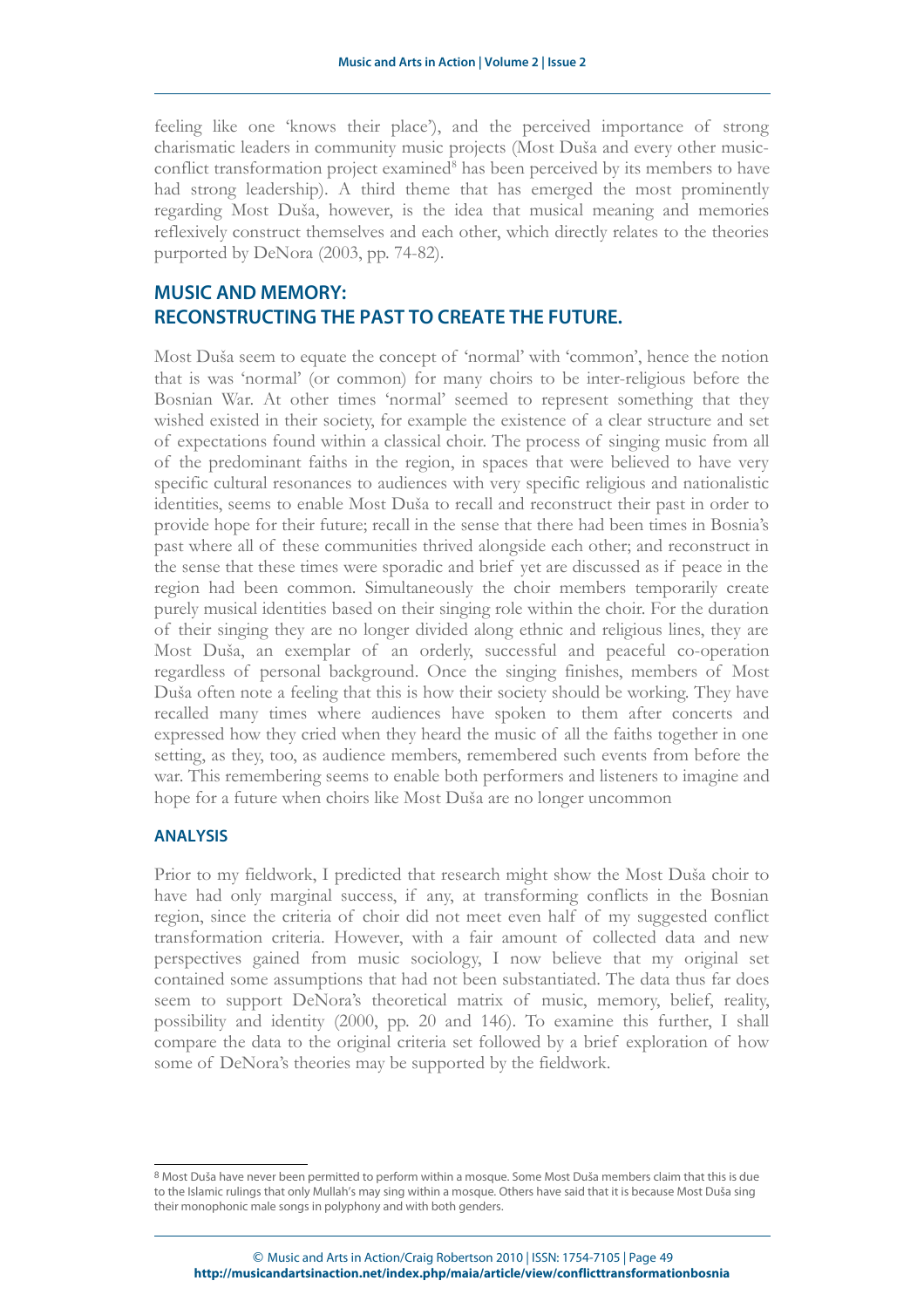#### **COMPARISON OF DATA TO ORIGINAL CRITERIA SET**

The Most Duša choir does not readily fit into any of Bercovitch's conflict transformation models. Rather than violence and coercion, negotiation or third-party intervention, Most Duša resembles a grassroots movement with a very strong and charismatic leadership. This counters the theories of Burgess and Quigley on this matter. Bercovitch's belief that successful conflict transformation can only develop within a neutral space (1984, p.26) is again countered by the data here, as Most Duša rehearse in a Franciscan monastery, which is Catholic and therefore Croat. Furthermore they tend to only perform in spaces that are loaded with strong cultural and religious meaning, such as Catholic churches, synagogues and mosques, none of which can be considered neutral.

Most Duša have explored commonalities but these do not form a shared music. Instead, the different identities are celebrated together and this triggers a common memory of a time when all of these religious traditions could co-exist peacefully. It is these memories rather than the music itself that seem to contain shared values and beliefs. It would therefore appear that through the combination of performing and listening to the juxtaposition of the music from the traditions in question, this could serve as a trigger to a common memory that contains their common values and beliefs. It is this process of remembering which seems to provide the members of Most Dusa with the motivation for positive conflict transformation and the belief that this transformation is possible.

Most Duša is a community-level organisation, however, and the data does support the concepts of Paksoy (2001), Quigley (2002, pp.14-15) and Small (1998, p.40) that cultural movements at this level have a greater chance of success than those that are directed from the top-down. My original set of criteria suggested that a member of the community would need to act as a facilitator for the groups involved to work together towards conflict transformation. It could be argued that Nirić has this role within Most Duša, as he is from the community and brings representatives from the different groups together; however he is very much a leader rather than a facilitator.

The shared values that have emerged from the data suggest that the Most Duša choir is cohesive despite disparate cultural backgrounds. It was predicted that a sense of equality in a musical conflict transformation project was necessary for all participants in order for it to succeed, and that any musical structures would therefore need to reflect this. As a consequence, it was therefore surprising to see an unequal hierarchical structure working well in this manner. It now seems that this is due to Most Duša's desire for stable social identities that they feel are missing in their daily lives. It had been expected that members representing all sides of the conflict would wish to have equal participation in a musical project, and it could be argued that all Most Duša members are equal despite being beneath the musical and spiritual directors. There is a definite hierarchy within the group, however, even within the singers. There are soloists who are considered superior to the rest of the choir and within the singing divisions, firsts are considered to be more highly skilled then seconds. Most Duša seems to succeed despite this hierarchy, since it still provides all members with a stable musical identity, at least temporarily.

The music Most Duša generally engages with supports the theories of Mitchell (1996, pp.1, 29) and Small (1998), who claimed that music can be used to help build identities regardless of its location in time and place, since most of it is very old and often from locales beyond the Balkan borders. This is supported by DeNora and the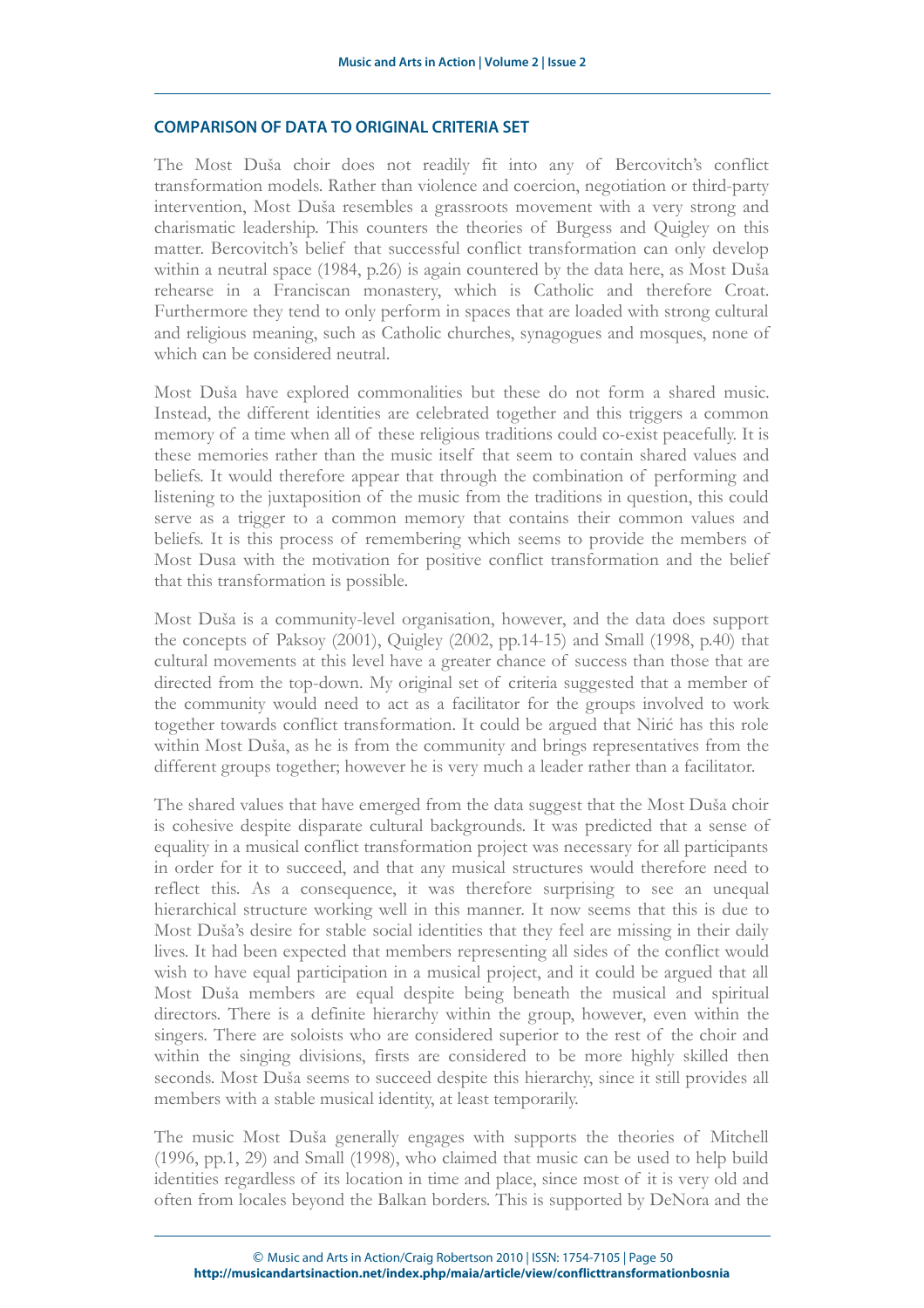new music sociologists who claim that music's meaning, and therefore power, is socially reflexive  $(2000, p.5)$ .

There is little in the way of hybridisation within Most Duša as suggested by Connell (2003, pp.69, 121, 169), Levy (2004, p.44), Mitchell (1996, pp.29, 56, 67), Small (1998) and Toop (2004, p.235), with the exception of the ilahija, or Islamic songs. Ilahija are traditionally sung in mosques monophonically by a male Mullah. Most Duša sing ilahija polyphonically in a mixed choir setting. Some groups, including the influential Islamic Council, are more offended than encouraged by this hybridisation of Christian and Islamic sound-worlds, and they continue to this day to boycott all of Most Duša's activities. The rest of the music that the choir sing is very much in its original form.

Most Duša have performed extensively throughout BiH as well as internationally. The purpose of this seems not to have been to propagate a newly formed shared cultural identity, but rather an attempt to provide audiences with a reminder that there were times in the past when it was a common occurrence to hear this combination of music. In the process of remembering, it becomes possible to recreate a sense of co-operation in the future since it can be imagined in the present (DeNora, 2000, pp. 65-6). Actual audience perceptions are unverified by this research but have been discussed at length by the choristers.

Finally, it was originally believed that music reception would have little lasting effect compared with active music creation and production. As already mentioned earlier by Bergh and DeNora, listening is very much an active process and chorister reports of audience reactions and subsequent behaviour within this fieldwork indicate that it does have at least some power to move and influence group identity through memory. It is presently unclear what differences, if any, exist in levels of affordance if music is produced or consumed in this context.

## **CONCLUSIONS SO FAR**

At this early research stage, music does appear to have had a positive effect on members of Most Duša and their audiences in the context of transforming conflict. It does not appear that this has occurred through creating new music that embodies shared cultural values. Here, music appears to have been mobilised in the manner described by DeNora to *"invoke, stabilise and change the parameters of agency, collective and individual… feeling, cognition and consciousness."* (2000, p.20). Most Duša seems to have essentially afforded its members the ability to engage with identity, emotional, memory and biographical work (DeNora, 2000, pp.45-7) through a reflexive process. The creation of new music reflecting new identities seems to have been undesirable in this instance since the choir had access to a shared memory of separate yet peaceful identities through pre-existing music.

Some members of Most Duša have pointed out that the choir is not representative of modern BiH, but of a fantasised past BiH. Modern BiH is for the most part still divided and there is no evidence of this changing at this time. Comments from the choir and audiences so far indicate that they believe that this fantasy represents a possible desired future for BiH, and that the continuation of the project only increases the belief in the members and the audiences that it can become reality. Indeed some choir members believe that The Mission is not as relevant in modern BiH as it had been. One longstanding member of the choir whom I interviewed, Emil Celebić, a 35 year old professional musician, stated *"Music will not fix Bosnia"* and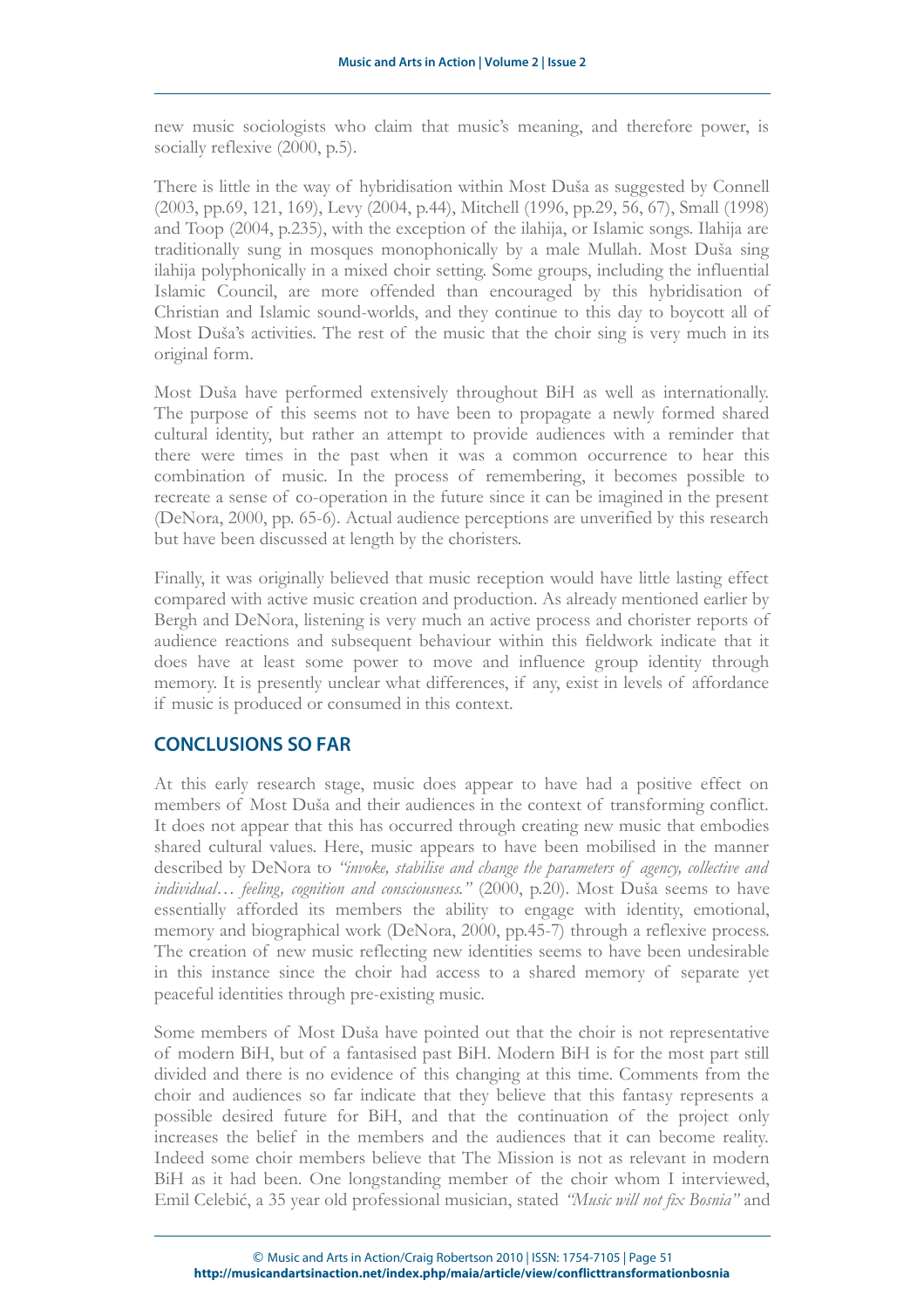*"Bosnia needs a kick up the ass, not more music."* Increasingly, this attitude is growing amongst Most Duša members. It seems some Most Dusa members are beginning to feel that the musical process of remembering better times in order to recreate them in the future is too slow for the suffering population. It remains to be seen if this belief in the possibility of a more positive future, as propagated through the Most Duša choir, can result in a reality where all the communities involved remain culturally separate yet unified in their appreciation and support of each other.

#### **REFERENCES**

Aharoni, Ada (2002). Required Peace Culture System: Literature, Arts and the Media in the Pursuit of Peace, The Eleanor Roosevelt Institute for Justice and Peace, retrieved 28 August 2006 from http://www.iflac.com/ada/docs/Peace%20Culture,%20Literature%20and%20Media.html.

Ards, Angela (2004). Organizing the Hip-Hop Generation. In Murray Forman and Mark Anthony Neal (Eds.), That's the Joint! The Hip-Hop Studies Reader (pp. 311-324). New York: Routledge..

Atkinson, P. (2007). Handbook of Ethnography. London: Sage.

Avruch, K. (1998). Culture and Conflict Resolution. Washington: US Institute of Peace Press.

Barenboim, Daniel. (2006a). Lecture 1: In the Beginning was Sound. Reith Lectures 2006. Retrieved 18/07/06 from http://www.bbc.co.uk/radio4/reith2006/lecture1.shtml.

Barenboim, Daniel. (2006b). Lecture 2: The Neglected Sense. Reith Lectures 2006.Retrieved 18/07/06 from http://www.bbc.co.uk/radio4/reith2006/lecture2.shtml.

Barenboim, Daniel. (2006c). Lecture 3: The Magic of Music. Reith Lectures 2006. Retrieved 18/07/06. from http://www.bbc.co.uk/radio4/reith2006/lecture3.shtml.

Barenboim, Daniel. (2006d). Lecture 4: Meeting in Music. Reith Lectures 2006. Retrieved 18/07/06 from http://www.bbc.co.uk/radio4/reith2006/lecture4.shtml..

Barenboim, Daniel. (2006e). Lecture 5: The Power of Music. Reith Lectures 2006. Retrieved 18/07/06 from http://www.bbc.co.uk/radio4/reith2006/lecture5.shtml. 18/07/06.

Barenboim, Daniel, and Said, Edward. (2002). Parallels and Paradoxes: Explorations in Music and Society. London: Bloomsbury.

Beckles Willson, Rachel. (2009). Whose utopia? Perspectives on the West-Eastern Divan Orchestra. Music and Politics 3/2.

[http://www.music.ucsb.edu/projects/musicandpolitics/archive/2009-2/beckles\\_willson.html.](http://www.music.ucsb.edu/projects/musicandpolitics/archive/2009-2/beckles_willson.html.%20Accessed%2026/01/2010) [Accessed 26/01/2010.](http://www.music.ucsb.edu/projects/musicandpolitics/archive/2009-2/beckles_willson.html.%20Accessed%2026/01/2010)

Bercovitch, Jacob. (1984). Social Conflicts and Third Parties; Strategies of Conflict Resolution. Boulder: West View Press.

Bergh, A. (2006). I am what I am: Music and representation in conflict transformation. Paper for IPRA 2006, Calgary conference. Unpublished.

Bergh, A. (2007). I'd like to teach the world to sing: Music and conflict transformation. Musicae Scientiae, Special issue, 141-157

Bergh, A. (2008). Everlasting love: The sustainability of top-down vs bottom-up approaches to music and conflict transformation. In S. Kagan & V. Kirchberg's (Eds.), Sustainability: A new frontier for the arts and cultures, pp. 351-382. (Germany): VAS-Verlag.

Bergh, Arild and DeNora, Tia. (2009). From wind-up to iPod: Techno-cultures of listening in Nicholas Cook et al (eds.) The Cambridge Companion to Recorded Music (pp. 102-119). Cambridge, New York, Melbourne, Madrid, Cape Town, Singapore, São Paulo, Delhi: Cambridge University Press.

Born, Georgina. (2005). On musical mediation: ontology, technology and creativity. Twentieth-Century Music, 2, 7-36.

Bowman, Glenn. (2001). The Violence in Identity. In Bettina E. Schmidt and Ingo W. Schroder's Anthropology of Violence and Conflict (pp. 25-46). London: Routledge.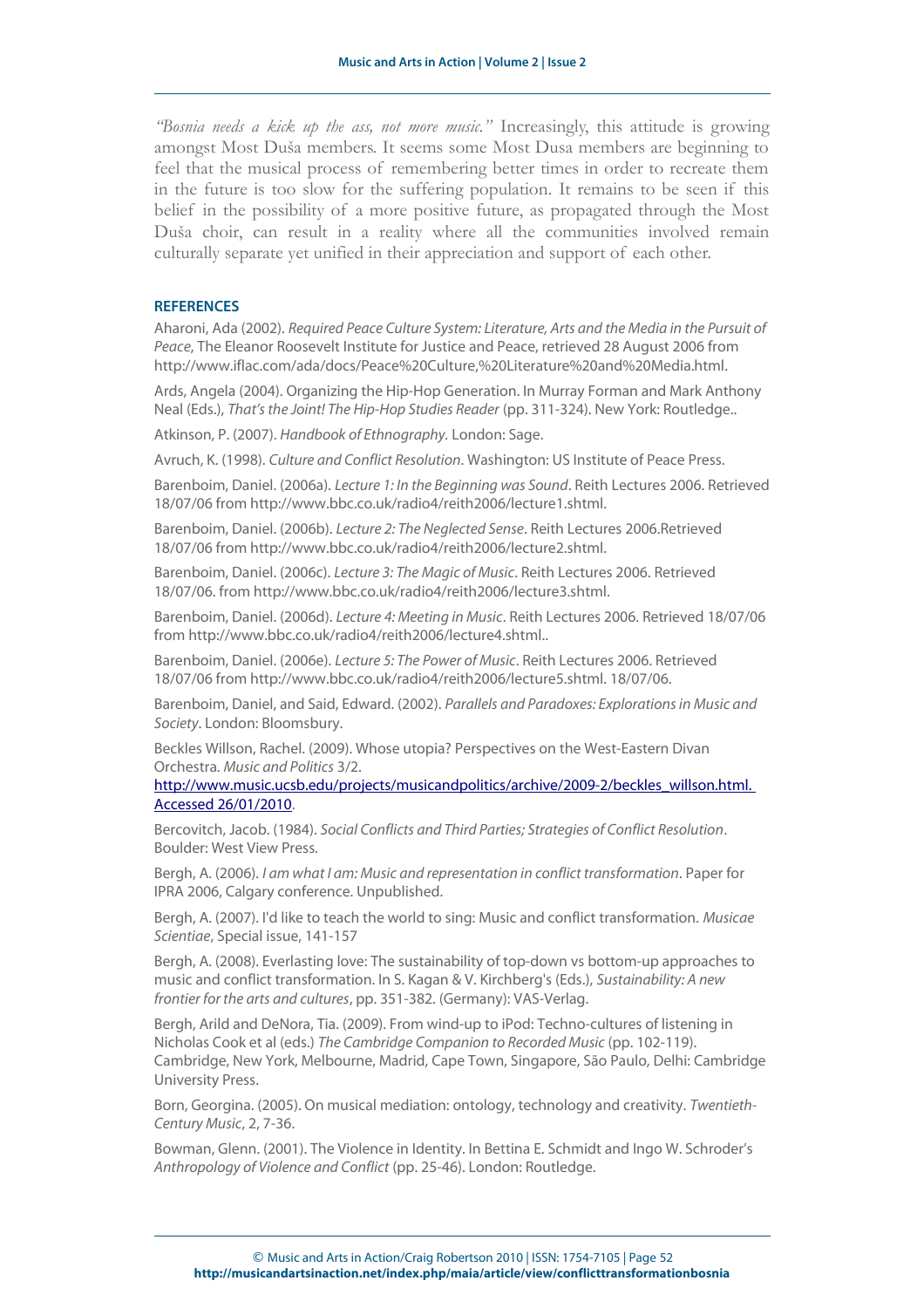Bujić, Bojan. (June 2006). Navigating through the Past: Issues Facing an Historian of Music in Bosnia. International Review of the Aesthetics and Sociology of Music, Vol. 37, No. 1, 67-84

Bull, M. (2000). Sounding Out the City: Personal Stereos and the Management of Everyday Life. Oxford: Berg.

Burgess, Heidi. (2003). Stereotypes / Characterization Frames. Beyond Intractability. Retrieved 28/08/06 from http://www.beyondintractability.org/essay/stereotypes/?nid=1132.

Chandler, David. (2000). Bosnia: Faking Democracy After Dayton. London-Sterling, VA: Pluto Press.

Chang, Jeff. (2005). Can't Stop Won't Stop. New York: St. Martin's Press.

Connell, John and Gibson, Chris. (2003). Sound Tracks: Popular Music, Identity and Place. London: Routledge.

Cooper, David. (forthcoming). With Fife and Fiddle: Protestants and Traditional Music in Northern Ireland. In O'Connell, John and El-Salwa Shawan Castelo-Branco (Eds.) Music in Conflict: Ethnomusicological Perspectives. Champaign: University of Illinois Press.

DeNora, T. (2000). Music in Everyday Life. Cambridge, New York, Melbourne, Madrid, Cape Town, Singapore, Sao Paulo, Delhi: Cambridge University Press.

DeNora, Tia. (2003). After Adorno: Rethinking Music Sociology. Cambridge: University of Cambridge Press.

Denzin, Norman K. The reflexive interview and a performative social science. Qualitative Research 2001; 1; 23.

Dyson, Michael Eric. (2004). The Culture of Hip-Hop. In Murray Forman and Mark Anthony Neal's (Eds.) That's the Joint! The Hip-Hop Studies Reader (pp.61-8). New York: Routledge..

Eyerman, R. and Jamison, A. (1998). Music and Social Movements : Mobilizing Traditions in the Twentieth Century, Cambridge: Cambridge University Press.

Eyerman, R. and McCormick, L. (eds.). (2006). Myth, meaning and Performance: Toward a New Cultural Sociology of the Arts. Boulder: Paradigm Publishers.

Fisher, Ronald J. (2001). Methods of Third Party Intervention. Berghof Handbook for Conflict Transformation. Retrieved 18/08/06 from http://www.berghof-

handbook.net/uploads/download/fisher\_hb.pdf#search=%22binding%20third%20party %20intervention%20bercovitch%22.

Fitzduff, Mari. (2001). Beyond Violence: Conflict Resolution Process in Northern Ireland. New York: United Nations University Press.

Forman, Murray. (2004). Represent: Race, Space and Place in Rap Music. In Murray Forman and Mark Anthony Neal's (Eds.) That's the Joint! The Hip-Hop Studies Reader (pp. 201-222). New York: Routledge.

Forrest, Lucy. (2000). Addressing Issues of Ethnicity and Identity in Palliative Care through Music Therapy Practice. Voices: A World Forum for Music Therapy. Retrieved 24/05/06 from http://www.voices.no/mainissues/Voices1(2)Forrest.html

Frith, S. (1998). Performing Rites: On the Value of Popular Music, Harvard University Press.

Glaser, Barney G. and Anselm L. Strauss. (1967). The Discovery of Grounded Theory. London: Weidenfeld and Nicolson.

Hesmondhalgh, David. (December 2008). The Production and Consumption of Music. Consumption Markets & Culture Vol. 11, No. 4, 329–343.

Hodi, Refik. (2006). The Rise of Choral Singing Organisations in the Area of Bosanska Krajina (1878-1941). New Sound: International Magazine for Music, 2006.

Index Mundi. (2008). Bosnia and Herzegovina Unemployment rate. Retrieved 28/10/09 from http://www.indexmundi.com/bosnia\_and\_herzegovina/unemployment\_rate.html.

Kane, Brian. (2009). The Cost of Affordance: A Review of After Adorno by Tia DeNora. Retrieved 12/03/09 from

http://www.browsebriankane.com/My\_Homepage\_Files/documents/Thecostofaffordance.pdf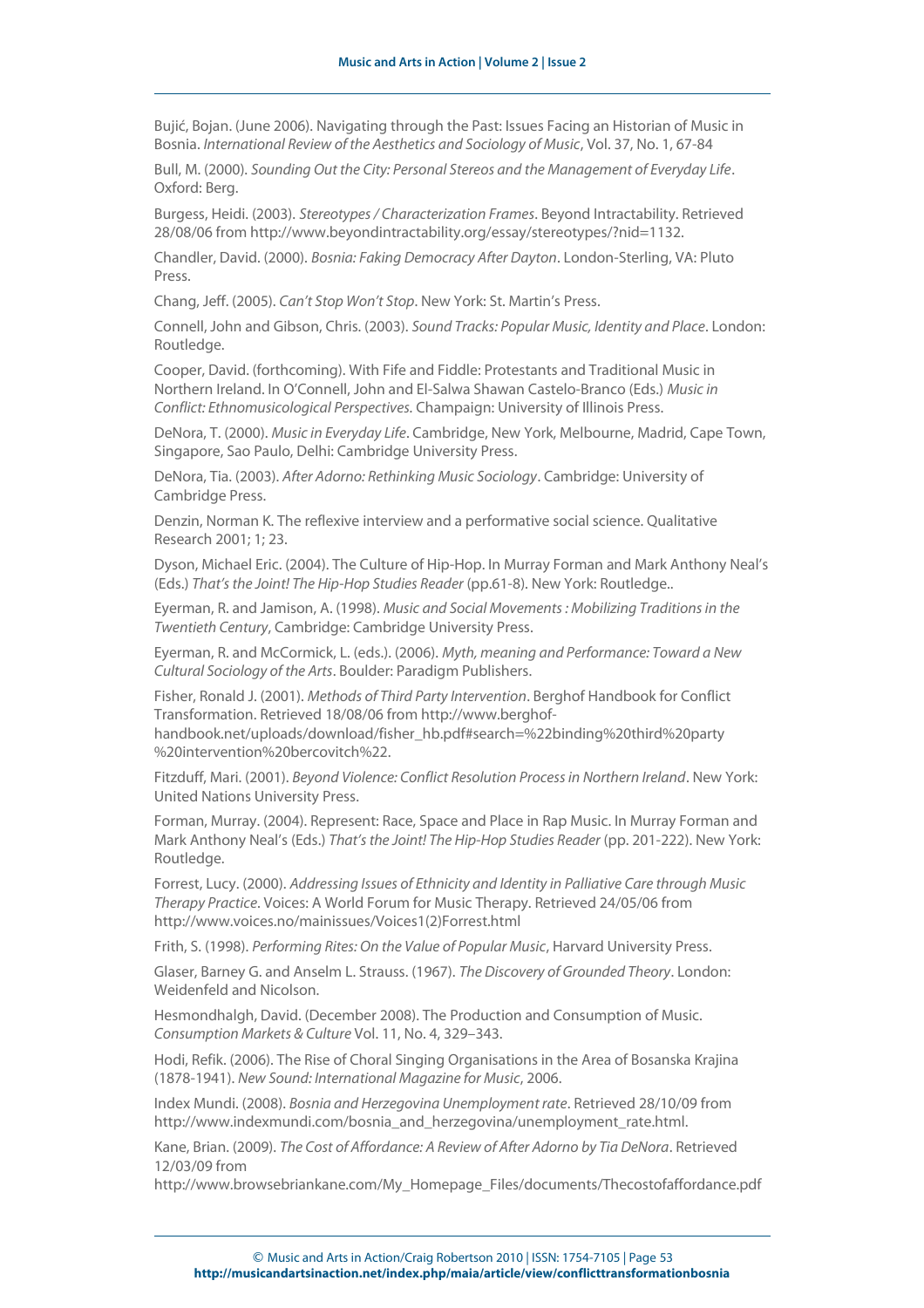Kloos, Peter. (2001). A turning point? From civil struggle to civil war in Sri Lanka. In Bettina E. Schmidt and Ingo W. Schroder (Eds.) Anthropology of Violence and Conflict (pp. 176-96). London: Routledge.

Lederach, John Paul. (2005). The Moral Imagination. Oxford/New York: Oxford University Press.

Leppert, R. (1995). The Sight of Sound: Music Representation and the History of the Body. Berkeley and Los Angeles: University of California Press.

Levy, Claire. (2004). Who is the 'other' in the Balkans? Local ethnic music as a different source of identities in Bulgaria. In Sheila Whiteley, Andy Bennett and Stan Hawkins (Eds.) Music, Space and Place: Popular Music and Cultural Identity (pp. 42-54). Aldershot: Ashgate Publishing Ltd.

Liebmann, M. (1996). Arts Approaches to Conflict. London and New York: Jessica Kingsley Publishers.

Malcolm, Noel. (2002). Bosnia: A Short History. London: Pan Macmillan.

McClary, Susan. Review. Amazon. Retrieved 25/02/10. [http://www.amazon.co.uk/Angora-Matta-](http://www.amazon.co.uk/Angora-Matta-North-south-Translation-Culture/dp/0819565989)[North-south-Translation-Culture/dp/0819565989.](http://www.amazon.co.uk/Angora-Matta-North-south-Translation-Culture/dp/0819565989)

Merriam, Alan P. (1964). The Anthropology of Music. Evanston: Northwestern University Press.

Mitchell, Tony. (1996). Popular Music and Local Identity London: Leicester University Press.

Morton, Jeffrey, et al (Eds.). (2004). Reflections on the Balkan Wars. New York: Palgrave MacMillan.

Paksoy, H.B. (2001). Identities: How Governed, Who Pays?. Carrie Books. Retrieved 10/04/06 from http://www.ku.edu/carrie/texts/carrie\_books/paksoy-7/.

Pettan, Svanibor. (1998). Music, Politics, and War : Views From Croatia. Zagreb: Institute of Ethnology and Folklore Research.

Phelan, Peggy (1998) 'Introduction: The Ends of Performance', in Peggy Phelan and Jill Lane (eds) The Ends of Performance, pp. 1–19. New York: New York University Press.

Pollock, Della (1998) 'Performing Writing', in Peggy Phelan and Jill Lane (eds) The Ends of Performance, pp. 73–103. New York: New York University Press.

Quigley, Sir George. (2002). Achieving Transformational Change. In Marianne Elliott (Ed.) The Long Road to Peace in Northern Ireland (pp. 9-21). Liverpool: Liverpool University Press.

Robertson, Craig. (2006). The Potential Role of Collaborative Music-Making in Conflict Resolution: An Exploratory Enquiry. Unpublished thesis. London: Goldsmiths University.

Robertson, Craig. (2009). Proposal for consideration by HuSS Ethics Committee. Internal communication. Exeter: Exeter University.

Rogel, Carole. (1998). The Breakup of Yugoslavia and the War in Bosnia. Westport, CT: Greenwood Publishing Group, Inc.

Sarles, Paulos. (2000). The Breakup of Yugoslavia. Ann Arbor: University of Michigan Press.

Schmidt, Bettina E. and Schroder, Ingo W. (2001). Introduction: Violent Imaginaries and Violent Practices. In Bettina E. Schmidt and Ingo W. Schroder (Eds.) Anthropology of Violence and Conflict (pp.1-24). London: Routledge

Search for Common Ground.(2004). Common Ground Awards 2004. Web. 19/02/10. http://www.sfcg.org/sfcg/sfcg\_awards2004.html.

Search for Common Ground. (2009). About SFGC. Retrieved 23/10/09 from http://www.sfcg.org/sfcg/sfcg\_home.html.

Shepherd, John. (1991). Music as Social Text. Cambridge: Polity Press.

Skyllstad, Kjell. (2004). Music and Mediation. Soka Gakkai International. Retrieved 24/05/06 from http://www.sgi.org/english/Features/quarterly/0407/feature1.htm.

Small, Christopher. (1998). Musicking: The Meanings of Performing and Listening. Hanover and London: Wesleyan University Press.

Spradley, James P. (1979). The Ethnographic Interview. New York. Holt, Reinhart and Winston.